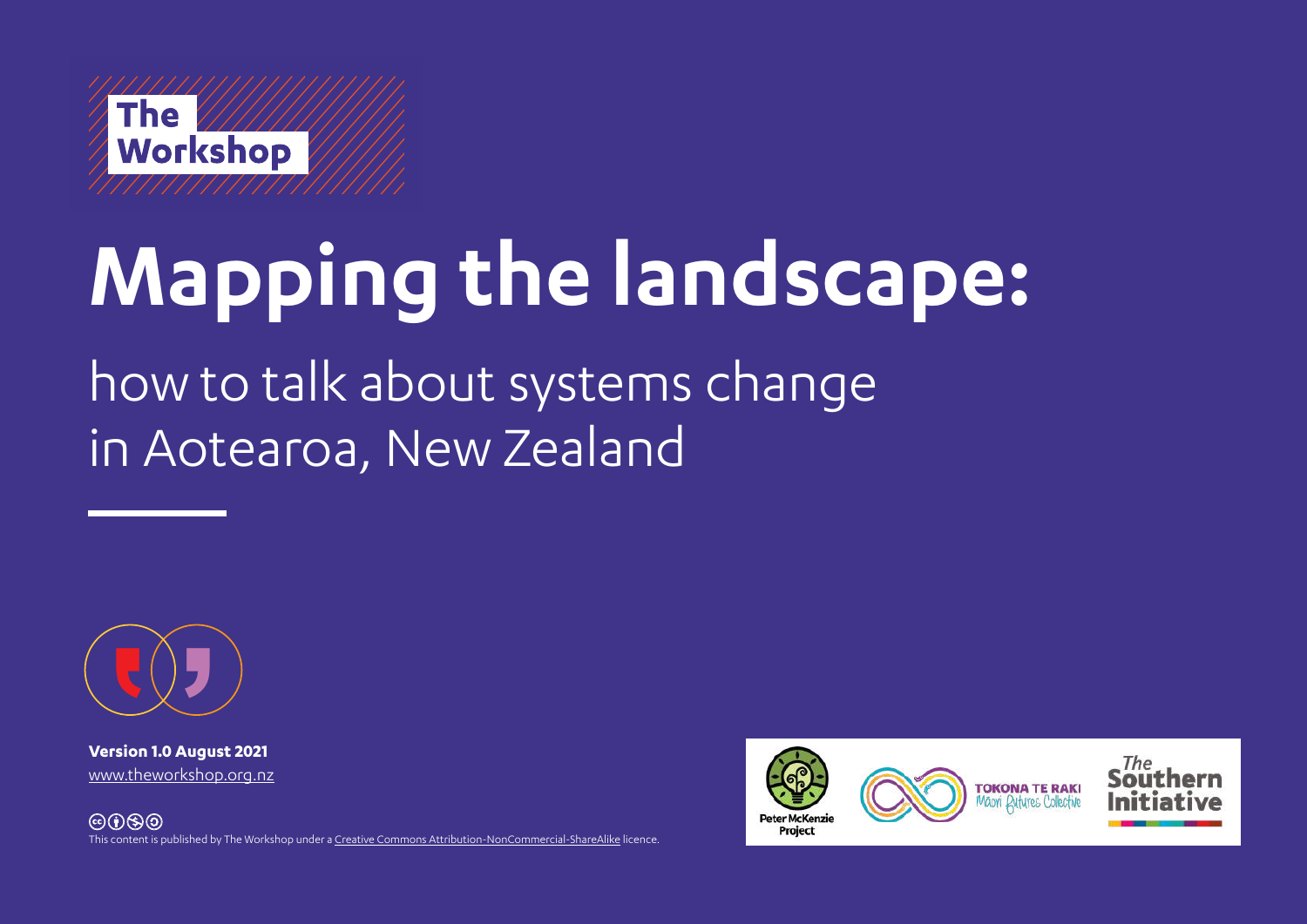# himmumum<br>;Contents?<br>://///////////////////////

| Key recommendations: seven things you can do right now with your communications about systems change 5            |  |
|-------------------------------------------------------------------------------------------------------------------|--|
|                                                                                                                   |  |
|                                                                                                                   |  |
|                                                                                                                   |  |
|                                                                                                                   |  |
| The five building blocks of narratives for change: evidence based tools and techniques for deepening thinking  17 |  |
|                                                                                                                   |  |
|                                                                                                                   |  |
|                                                                                                                   |  |
|                                                                                                                   |  |
|                                                                                                                   |  |
|                                                                                                                   |  |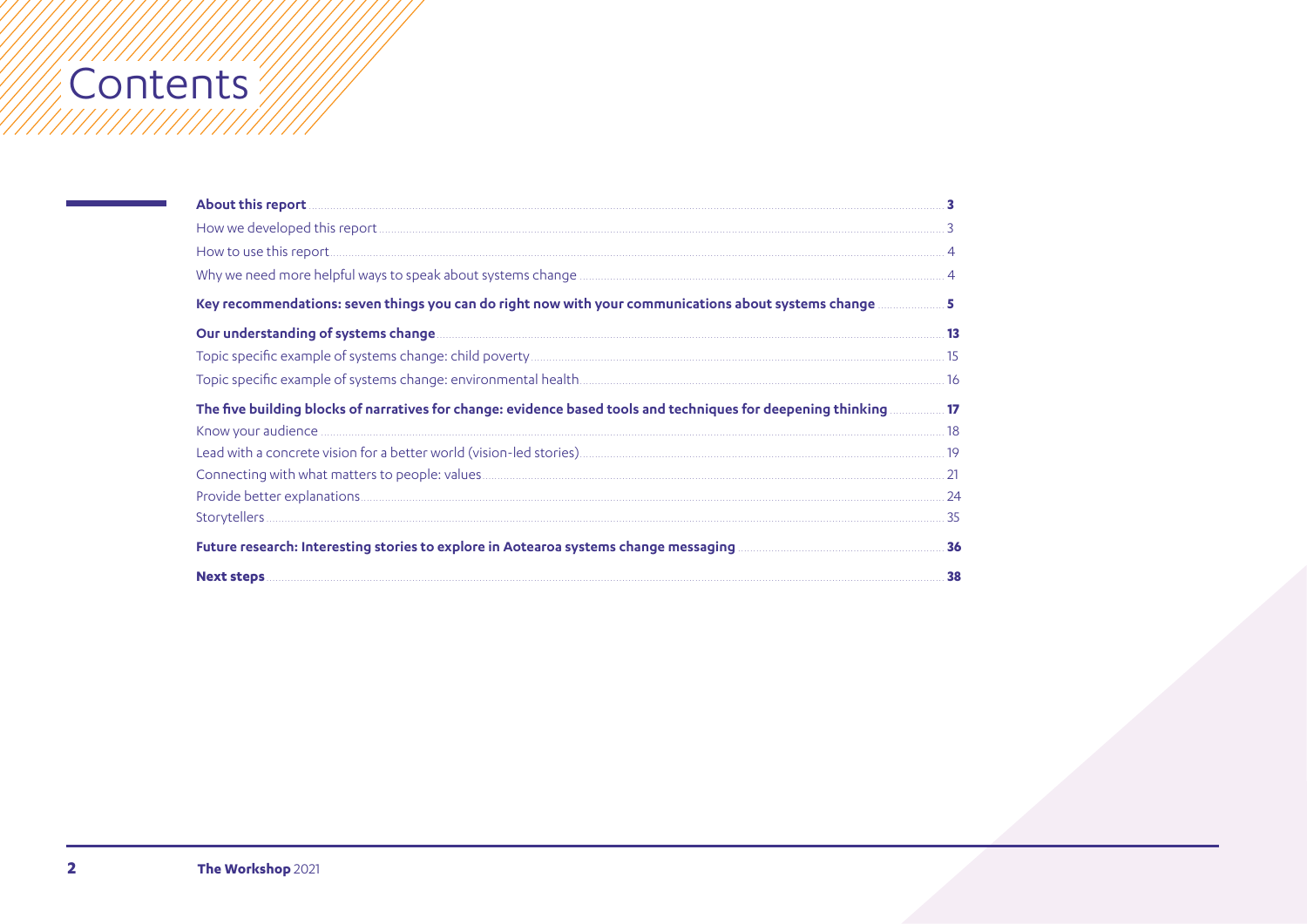# About this report

This 'mapping the landscape' report summarises a Peter McKenzie Project-funded collaboration between The Workshop, Tokona Te Raki and The Southern Initiative to provide advice on how to talk about systems change in ways that will deepen understanding and build public support for the changes we are all working towards. Central to this aim, we were interested in what we could understand about systems change from kaupapa Māori and other Indigenous perspectives, in order to find messages that would resonate more strongly here in Aotearoa, New Zealand.

## **How we developed this report**

The following sections outline findings from both a literature review<sup>1</sup> and five participant interviews with Māori and Pasifika systems change knowledge-holders and practitioners – Anna Jane-Edwards, Dr Eruera Tarena, Dr Daniel Hikuroa, Angie Tangaere and Tania Pouwhare – for which we thank them. The report has been designed to draw from this background research alongside The Workshop's five building blocks narrative methodology to offer some immediate recommendations that might assist our ngā kaikōkiri community and others working in the area of systems change in communicating their work. We have also outlined some of the interesting themes that emerged which could be explored further in an extended systems change messaging project.

We would like to also thank our peer reviewer, Morgan Godfery, whose thoughtful reflections have been included.

**1** Jordan Green, "Literature Review: How to Talk about Systems Change" (Wellington, New Zealand: The Workshop, 2021).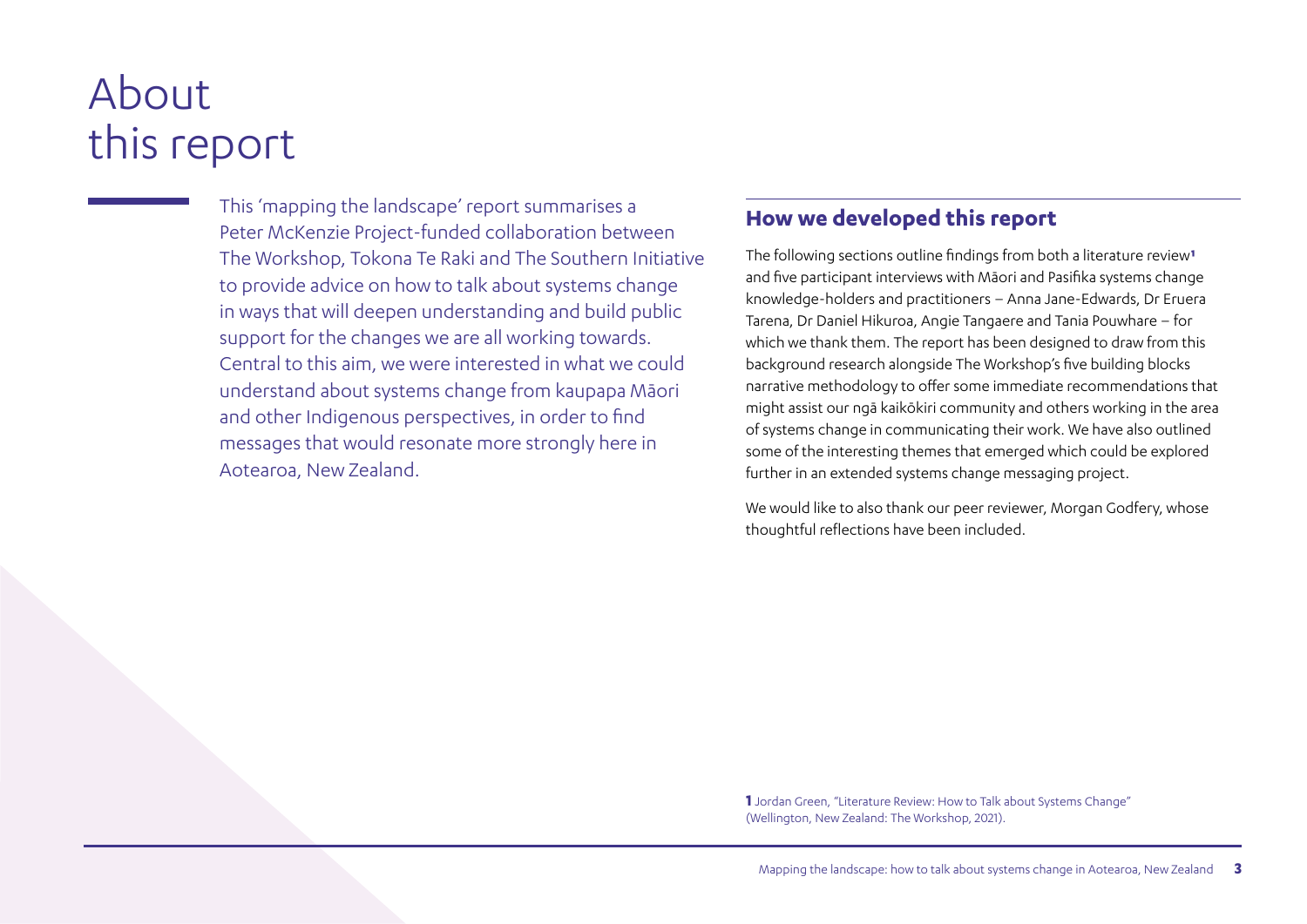## **How to use this report**

- $\rightarrow$  This report offers recommendations for your communications based on a research literature review of Aotearoa specific literature referring to systems change and systems work, and from an established body of literature on strategic communications and how to communicate systems change. It also draws on the analysis of five knowledge-holder interviews with systems change practitioners.
- $\rightarrow$  Based on this research and The Workshop's unique evidence-based framework for narratives for change we are able to tell you with some confidence, some of the things you should stop doing in your communications based on what we know to be unhelpful.
- $\rightarrow$  We also have some recommendations of techniques and suggestions for you to start using that might be helpful.
- $\rightarrow$  Since these recommendations are yet to be tested, we don't yet know how the messages we have included will work in the context of systems change in Aotearoa NZ.
- $\rightarrow$  What we are able to offer in this guide are well informed predictions and, if we are able to expand this project to include message development and testing, we will have the opportunity to see how these messages land with our own persuadable audiences (see next steps).
- $\rightarrow$  For now, we encourage you to start experimenting with these messages to see how they work with your audiences. Notice how people respond to them, which parts people resonate with most and let us know how they are being received.

# **Why we need more helpful ways to speak about systems change**

- $\rightarrow$  To build a shared understanding of what systems change means among our communities of practice.
- $\rightarrow$  To lift the public's gaze to systems and how they can support the changes that will have the greatest impact for the people and communities we work with.
- $\rightarrow$  To be able to clearly communicate the impact and process of systems change work with funders, decision-makers and our communities.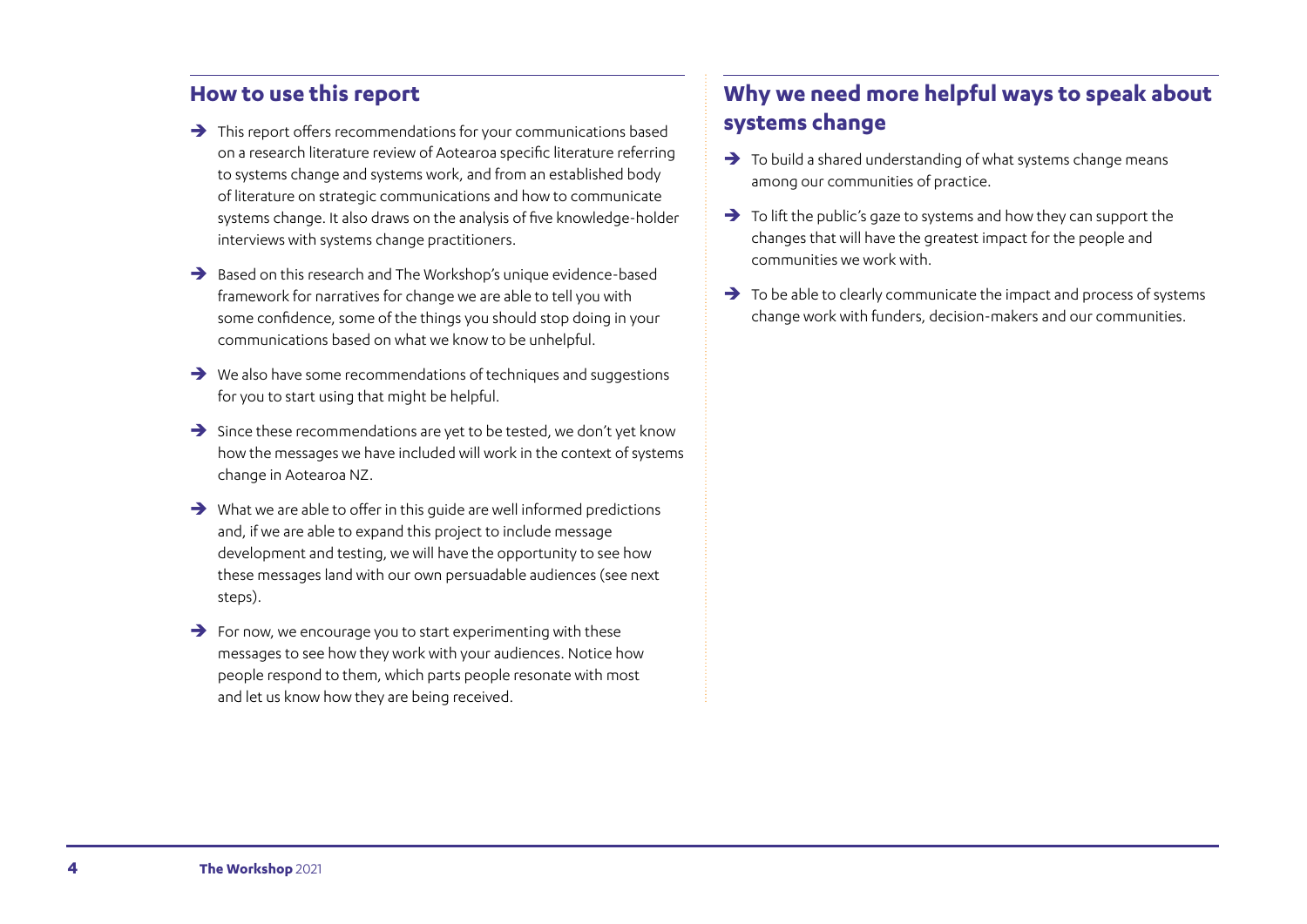seven things you can do right now with your communications about systems change



## **In this list you will find:**

- $\rightarrow$  seven things you can do now to build greater support and understanding of your systems change work
- $\rightarrow$  some ideas on how you can navigate around unhelpful public thinking by using different language and communication strategies.

The recommendations are those which we have good reason to be confident will help your communications. These are the findings which align broadly with what we have found in previous research across a range of topics.

More detail on our findings and each of the recommendations can be found in the sections following.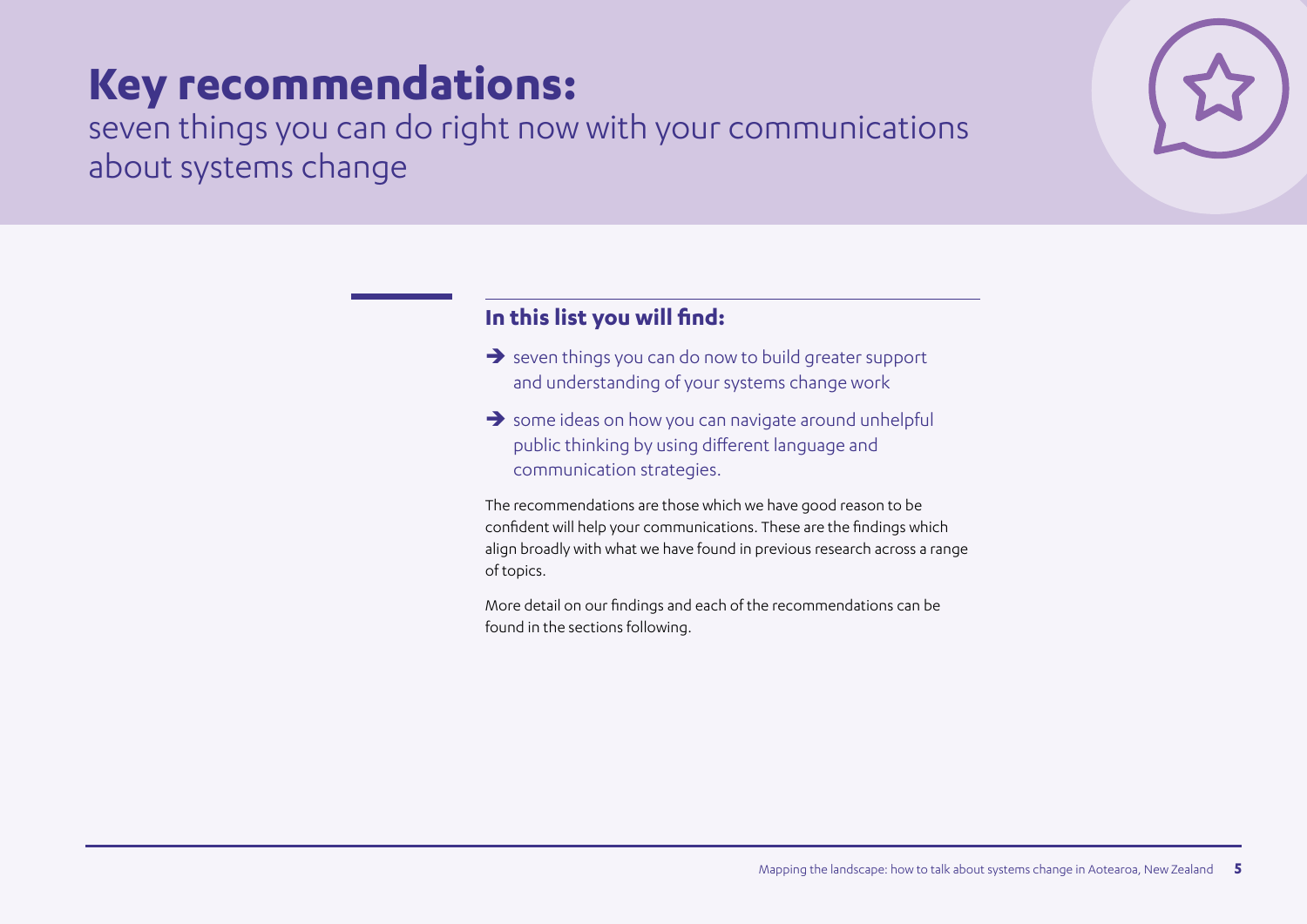**#**

# **1** Lead with a vision of a better future and an articulated pathway to a new system

Start with the concrete vision of what our day to day looks like where the changes we are working towards have already been made, then create a pathway to that vision.

#### **Be specific in your vision. Describe:**

- $\rightarrow$  How people's lives will be better in concrete ways
- $\rightarrow$  How specific aspects of our environment will look different

**E.g., "We can have a future in which whānau have everything they need to realise their mana motuhake. Most of us want whānau to have more time to spend together, and more safe spaces to play in together. Young parents are confident and enjoy having children. Children are cheeky and fun. Parents are relaxed."**

#### **Be specific about your pathway. Name:**

- $\rightarrow$  The people responsible
- $\rightarrow$  What needs to change
- $\rightarrow$  And how

**E.g., "To create this future, we need people in government to value and prioritise children, parents and nurturers in spending and policy. People at the Treasury need to consider the impact of Budget bids on children and their caregivers and focus on prevention."**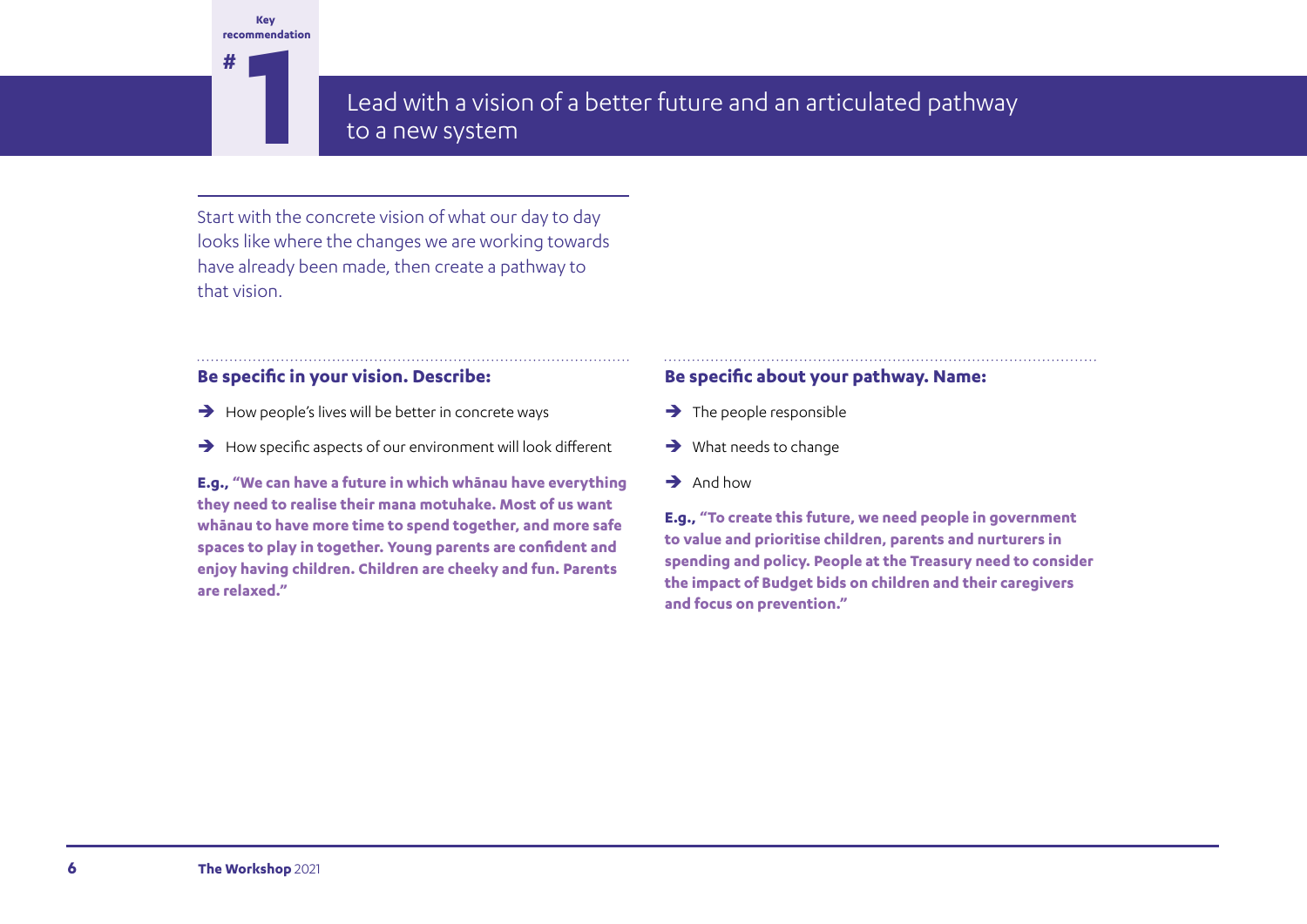

# **2** Build people into our systems change stories

Agency is important for building support for systems change, where audiences are able to clearly see how people have contributed to systemic issues, and how they themselves can contribute to change. To achieve this, we need to communicate how systems have been designed a certain way, by certain types of people making choices and decisions. This shows that with different people designing them, we can create different and more equitable outcomes.

#### **Example of an inagentive sentence**

**"To create a better future, our economy needs to be redesigned to prioritise people and the planet."**

#### **Example of naming an agent**

**"Our economy was designed by** *people in banks and businesses* **to prioritise profit over human and environmental wellbeing. In order to redesign our economy,** *people in government* **need to make whānau and te taiao a priority in spending and policy."**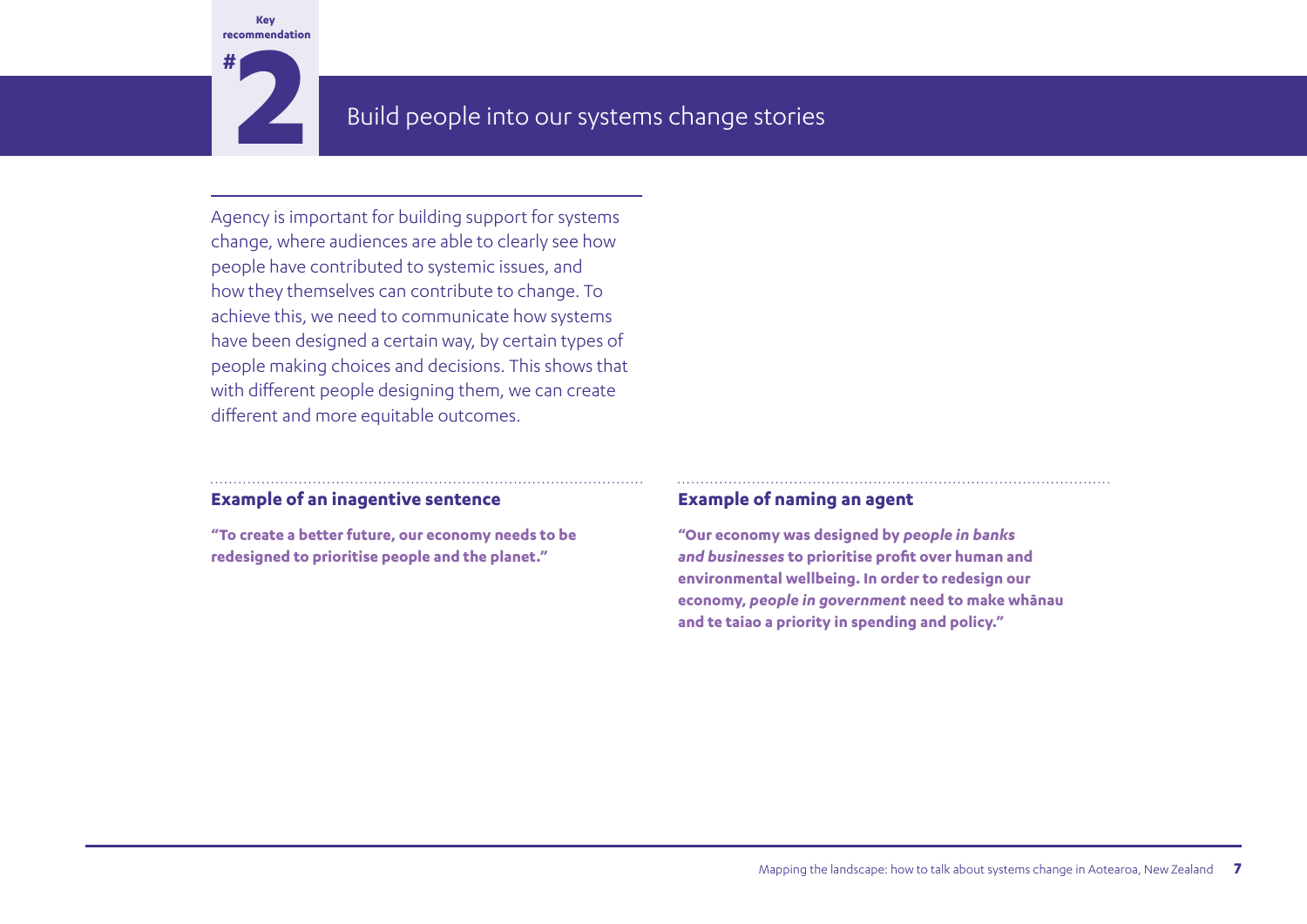

# **3** De-jargon the way we talk about systems change

A key communication challenge identified by both international framing researchers, and our ngā kaikōkiri practitioners, was the need to make systems change easier to understand by replacing some of the jargon we use to explain the doing of systems change.

#### **Here are some of our suggestions:**

| <b>Avoid</b>                 | <b>Embrace</b>                                                                                                                                                                                                                                                                                                                                                                                                                                                 |
|------------------------------|----------------------------------------------------------------------------------------------------------------------------------------------------------------------------------------------------------------------------------------------------------------------------------------------------------------------------------------------------------------------------------------------------------------------------------------------------------------|
| $\rightarrow$ Systems change | Changes that will make the biggest difference <sup>2</sup>                                                                                                                                                                                                                                                                                                                                                                                                     |
| Radical transformation       | Re-designing our economy with concrete policies in mind                                                                                                                                                                                                                                                                                                                                                                                                        |
| Co-design and collaboration  | > x Explain what you mean by co-design or collaboration, i.e.,<br>"those most excluded by systems leading in re-designing them".<br>» Use self-direction values to explain why people most impacted<br>should have a say and drive decisions, i.e., "people who have been<br>excluded from our human designed systems should be able to<br>realise their own dreams and make decisions on how these systems<br>could better support our collective wellbeing". |

**2** JRose Hendricks and Nicky Hawkins, "Six Ways to Change Hearts and Minds about Climate Change" (FrameWorks Institute, September 15, 2020), [https://www.onroadmedia.org.uk/2020/09/15/six-ways-to-change-hearts-and-minds-about-climate-change/](https://onroadmedia.org.uk/2020/09/15/six-ways-to-change-hearts-and-minds-about-climate-change/)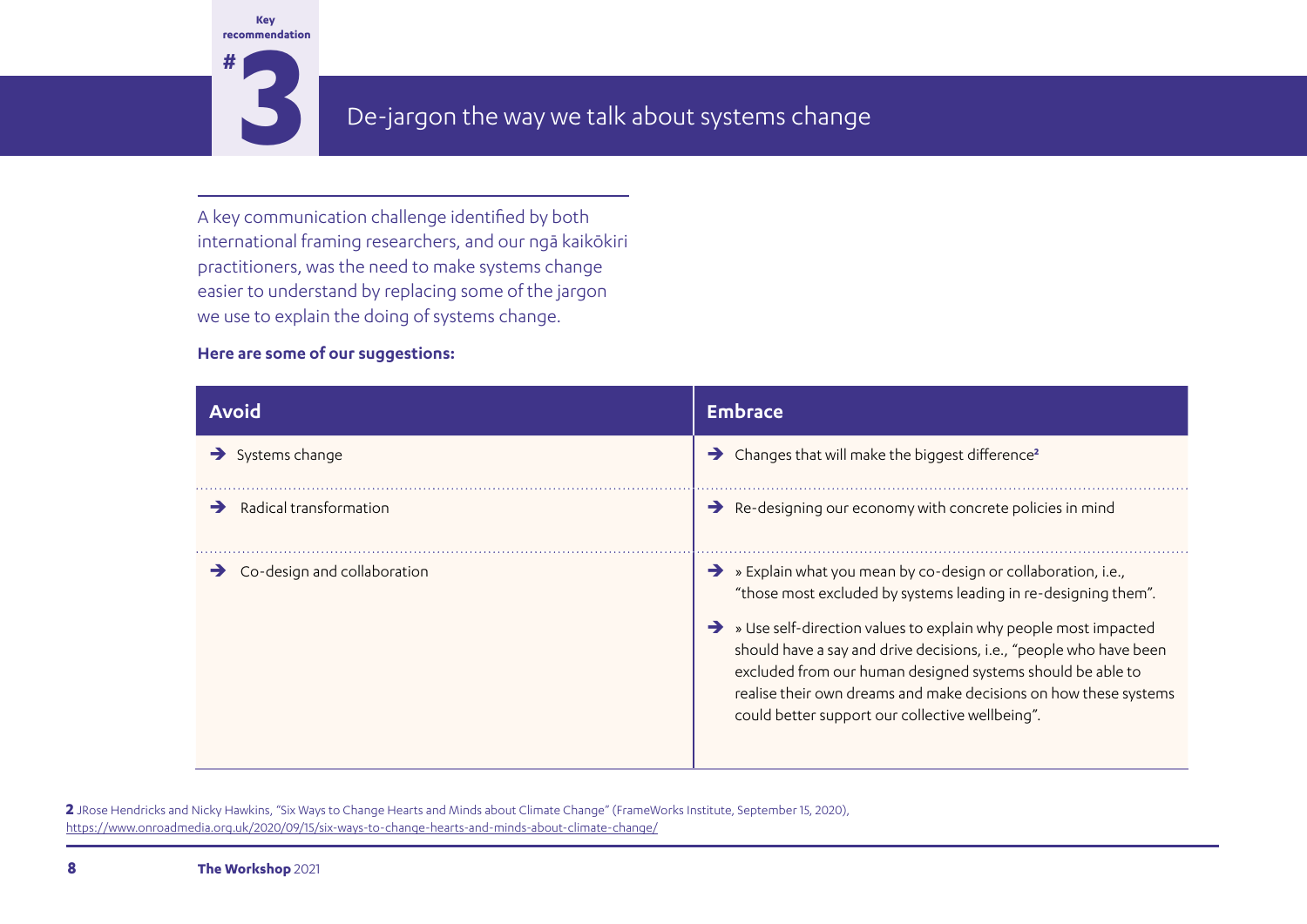# **#**

# **4** Build support by drawing on the following intrinsic values

#### **Rebalancing opportunity and inclusion**

**E.g., "Our systems have been designed by people in government and corporate powers to benefit certain communities while excluding others. We need to redesign our systems to be more equitable by rebalancing opportunities, and ensuring that those most harmed by our current systems lead in deciding how we can better support our collective wellbeing."**

## **Whanaungatanga and manaakitanga (benevolence values of love, care, and reciprocity)**

**E.g., "We all want the best for our whānau and future generations. To ensure we are all supported to live a good life where we have time to do the things we enjoy doing with the people we love, we need people in government to centre the wellbeing of people and the planet in policy and funding decisions."**

#### **Responsibility and pragmatism**

**E.g., "It's important we take responsible steps to manage the issues facing our communities, including the inequitable outcomes of human designed systems. We need to listen to the people who know what works to solve these problems, and take the best steps to deal with them. The most practical approach to addressing inequality is preventative and long term approaches which address systemic causes and centre lived experience."**

**More detail on using values in your communications can be found on p.21.**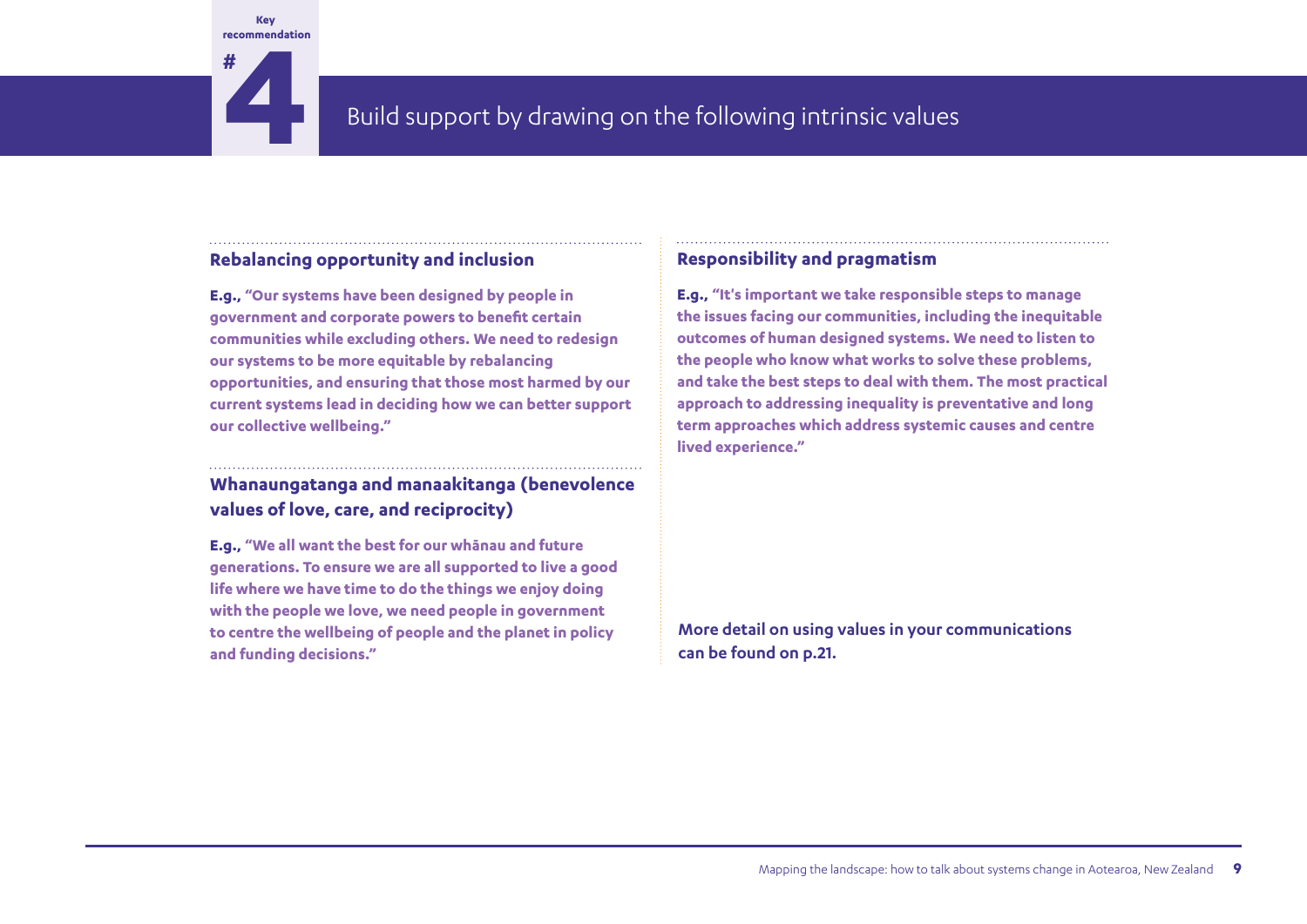**#**

# **5** Bring agency and inclusivity into our stories **by avoiding these frames and terms**

- Î Complexity **E.g., "wicked problems"**
- Î Innovation **E.g., "agility, lean, design thinking"**
- Î Individualism **E.g., by talking about "choices, lifestyles and behaviours"**

# **And embrace these frames and terms instead:**

- $\rightarrow$  Design for rebalancing opportunity
- $\rightarrow$  Whānau/hapū centred
- $\rightarrow$  Tīpuna wisdom

**More examples and detail on how to use frames in your communications can be found on p. 25.**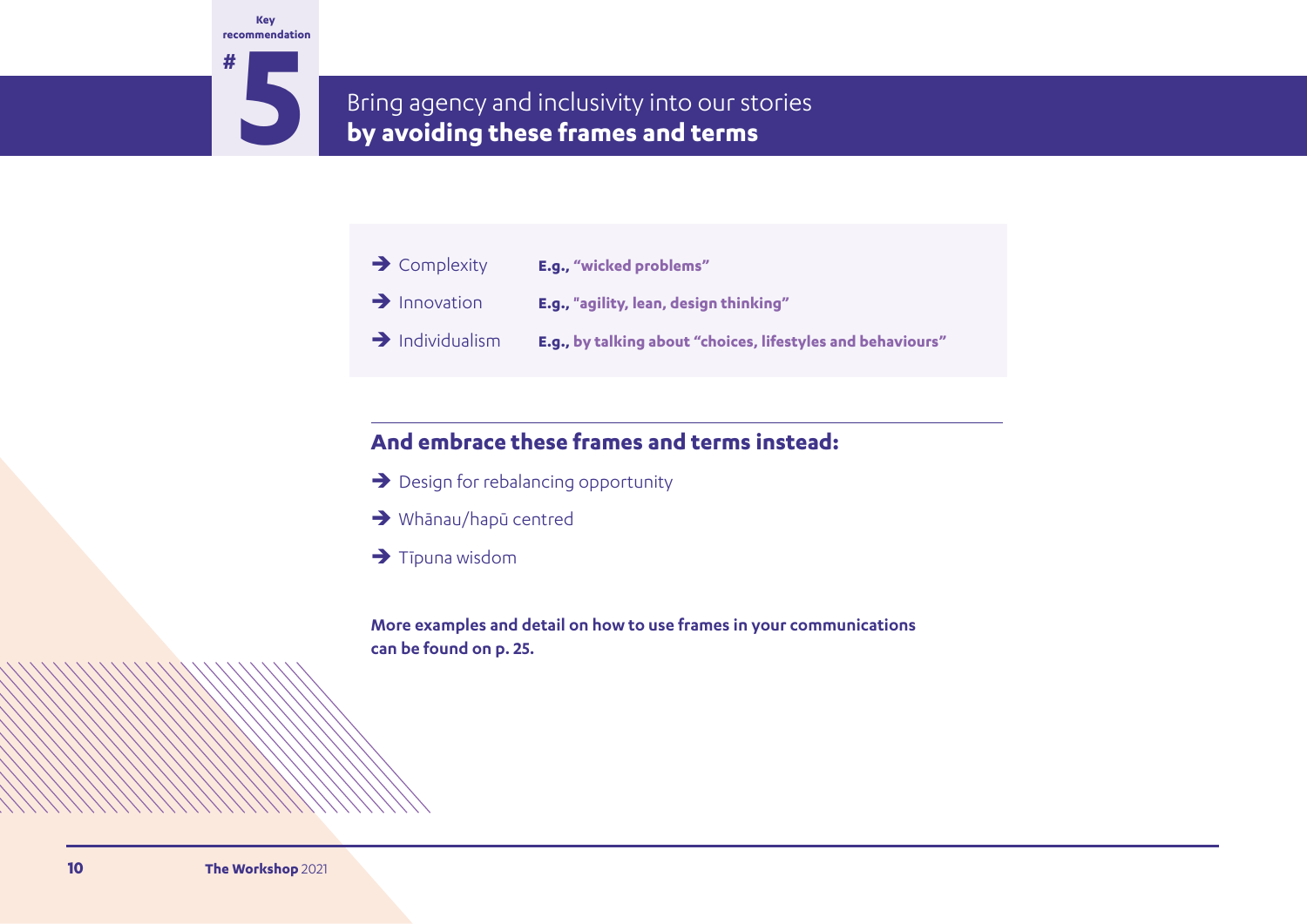**#**

# **6** Develop shared understanding by using metaphors

# **These include:**

- $\rightarrow$  Upstream/downstream
- $\rightarrow$  Reprogramming our systems (through tīpuna algorithms)

## **And avoid unhelpful metaphors like:**

- $\rightarrow$  'Levers' which does not provide a good explanation about systems.
- $\rightarrow$  'Silos' which isolate human designed systems instead of reflecting the ways they are interconnected.

**Metaphors can be helpful to build better understanding when used in an explanatory chain. More examples and detail on how to use metaphors in your communications can be found on p. 29.**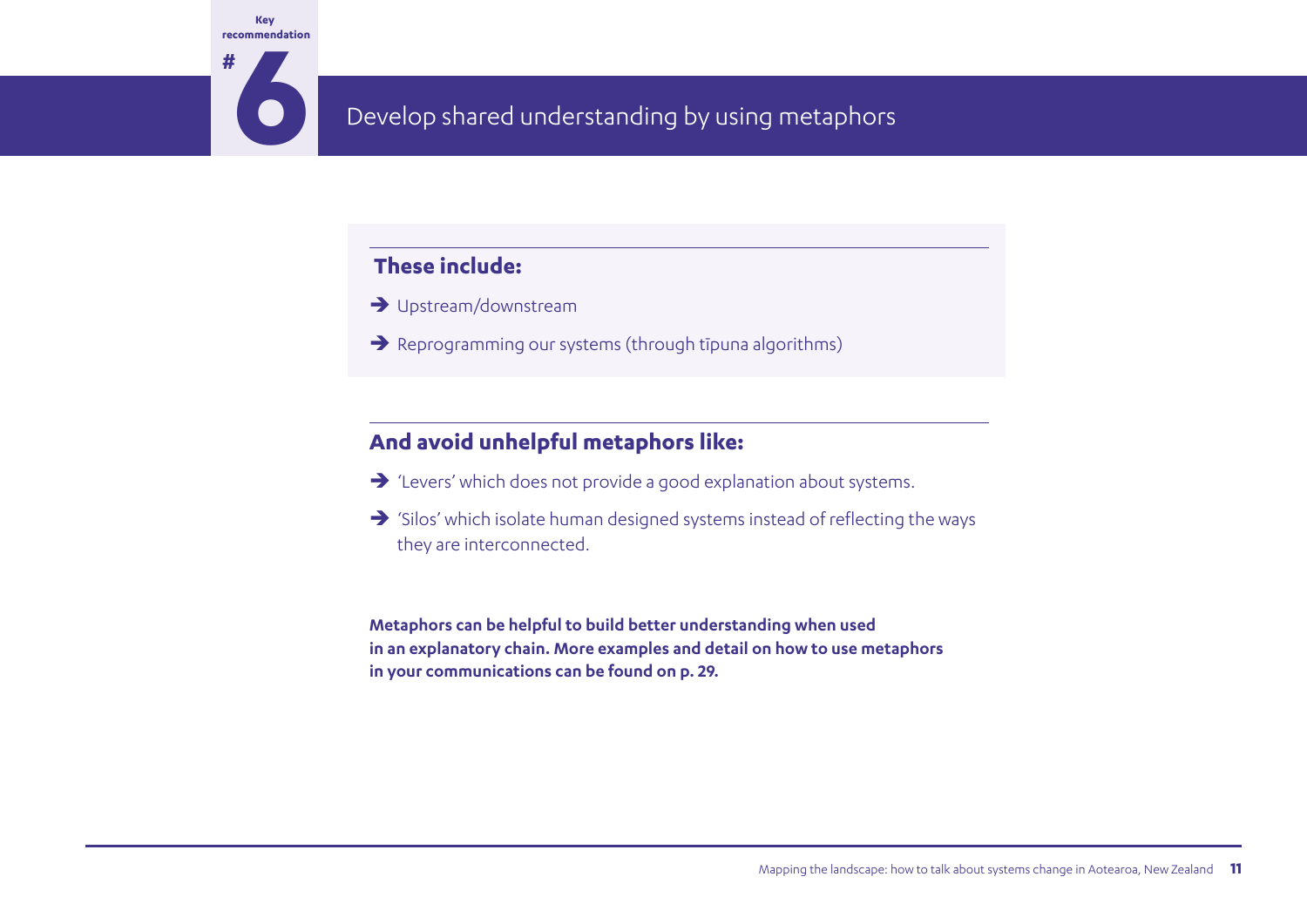

# **7** Use explanatory chains to link your work back to systems change concepts

**Be clear on what you mean by systems change, and link the issues you are communicating back to this explanation.**

- $\rightarrow$  We recommend doing this by moving through the following:
	- » Foreground the issue
	- » Identify the cause of the problem
	- » Accounts of the indirect and direct impacts (including a few facts)

**Other general principles for your systems change communications:**

» Naming the solutions

| <b>Avoid</b>                                                                                                         | <b>Embrace</b>                                                                            |
|----------------------------------------------------------------------------------------------------------------------|-------------------------------------------------------------------------------------------|
| $\rightarrow$ Choices, lifestyles, and behaviour                                                                     | Options available to us <sup>3</sup>                                                      |
| $\rightarrow$ Wicked problems                                                                                        | Upstream conditions                                                                       |
|                                                                                                                      | Issues that have many contributing factors                                                |
| $\rightarrow$ Talking about 'silos' or systems in isolation                                                          | Emphasise the way people and systems are "working together"<br>$\rightarrow$              |
| Levers                                                                                                               | Upstream changes and changes that make the biggest difference                             |
| Service users as being 'hard to reach' when what we mean to say<br>is that services are ineffective or hard to reach | $\rightarrow$ System redesign with whanau and those who need our support<br>at the centre |

#### **3** Hendricks and Hawkins.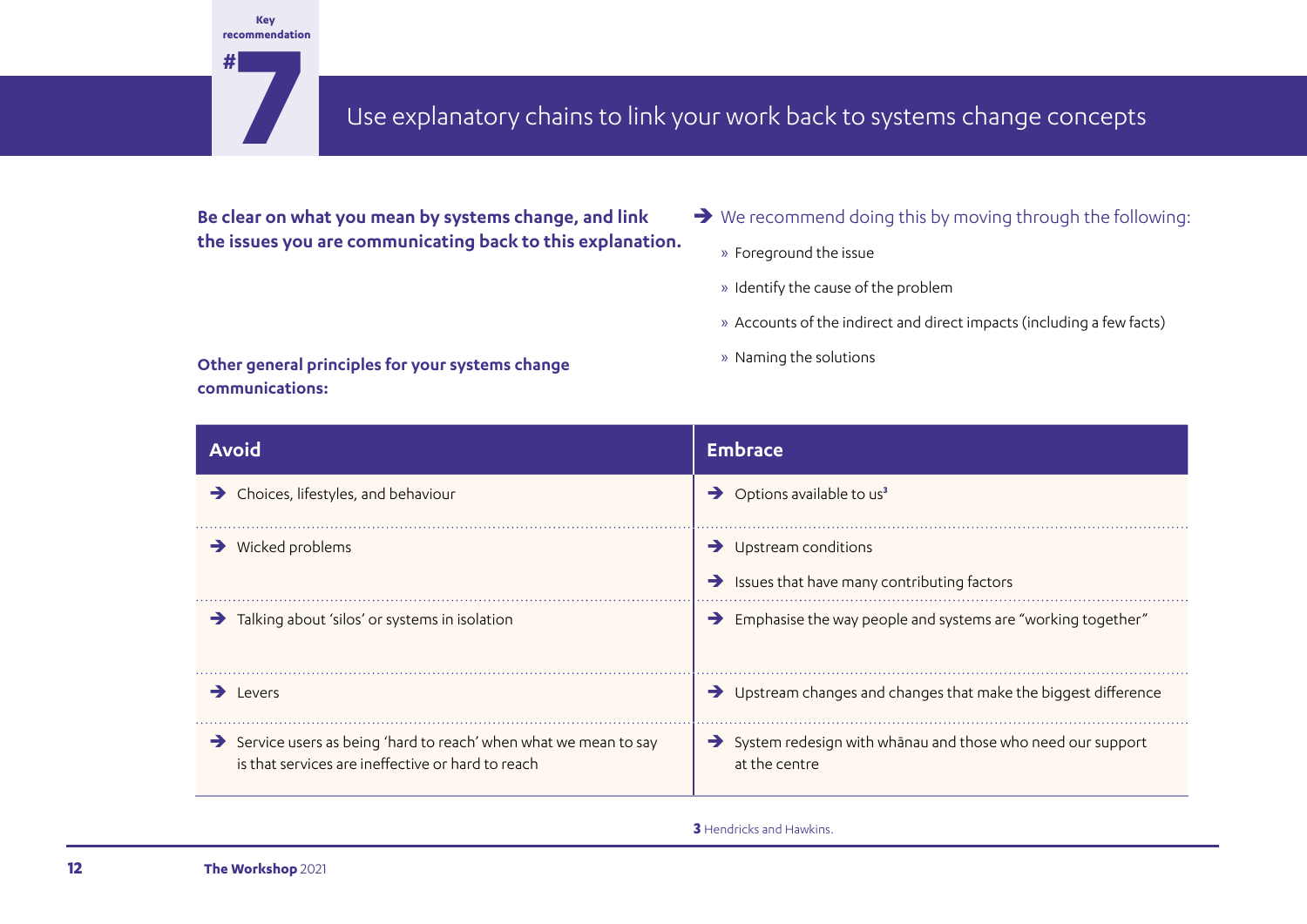# Our understanding of systems change

At the Workshop, we understand systems change to mean the *changes that make the biggest difference* for people and the planet. To explain this, we use the upstream/ downstream metaphor of an awa or river.



Downstream, where most people stand, are all of the visible problems we collectively wish to overcome. As we walk upstream we can see the social, environmental and cultural conditions that shape our lives and experiences. For example, the way in which people in our public institutions treat us, our information environment, how our transport systems and cities are built, the policies the government puts in place (or doesn't), the rules of the economy, and our cultural beliefs and values.

Extensive bodies of research show us that, in changing some of these conditions, we can make the biggest improvements to the most people's lives over the longest timeframe, for the least individual effort. Many of the big issues of the world can't be solved at the downstream level (for example, by asking individuals who experience poor outcomes to change their behaviour) while the issues that caused the problems upstream remain in place. However, much work being done by people and organisations downstream is critical to support those experiencing poor outcomes.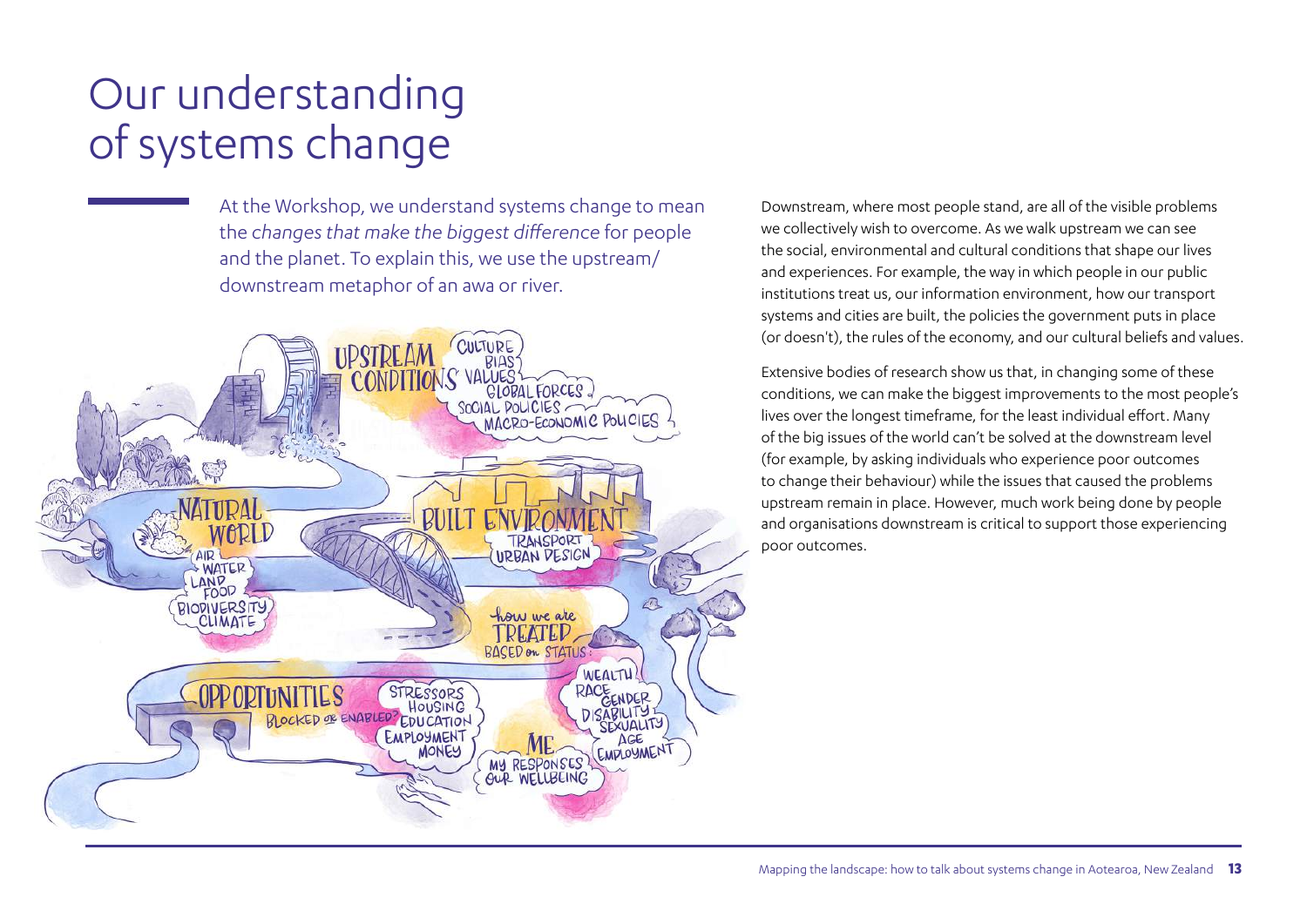## **The role of narratives in mindset shift and systems change**

The Workshop researches and advises on 'narratives for change', a set of narrative and communication strategies that research has shown can help deepen and shift public thinking on complex social and environmental issues, improve decisionmaking, and contribute to evidence-informed system changes. In *The Waters of Systems Change*, the authors identified mental models as a critical condition that keeps problems stuck in place, and which require shifting in order to support change across all of the other structural and relational levels of systems change work.**⁴** In narrative work, we refer to these mental models as mindsets.

Mindsets play a central role in people's ability to think deeply about and support any kind of change. Mindsets are deeply embedded, often invisible, ways that people think about how the world works and the particular issue of concern.

These mindsets can play an even more crucial role when we are asking people to think about and support the kinds of big changes that experts say will make the most difference to people's lives. These mindsets are informed by enduring narratives or stories in our cultural discourse. Mental short-cuts we all use, which help us survive in an information rich world, also serve to protect our existing mindsets. It is difficult for researchers, advocates and policy-makers to make evidencedriven shifts to policies and practices if existing mindsets and cultural narratives are shallow or out of date.

For people to be willing to support and actively engage in best policies, investments and practices, we need to deepen people's understanding of the causes of problems and the changes that are needed and possible. Researchers have found that shifts in people's thinking, and ultimately shifts in systems, are driven by scientifically developed and tested narrative strategies. They are a critical tool for anyone working on changes that will make the biggest difference to our long term wellbeing.

**4** John Kania, Mark Kramer, and Peter Senge, "The Water of Systems Change" (FSG Reimagining Social Change, May 15, 2018), [https://www.fsg.org/publications/water\\_of\\_systems\\_change](https://www.fsg.org/publications/water_of_systems_change)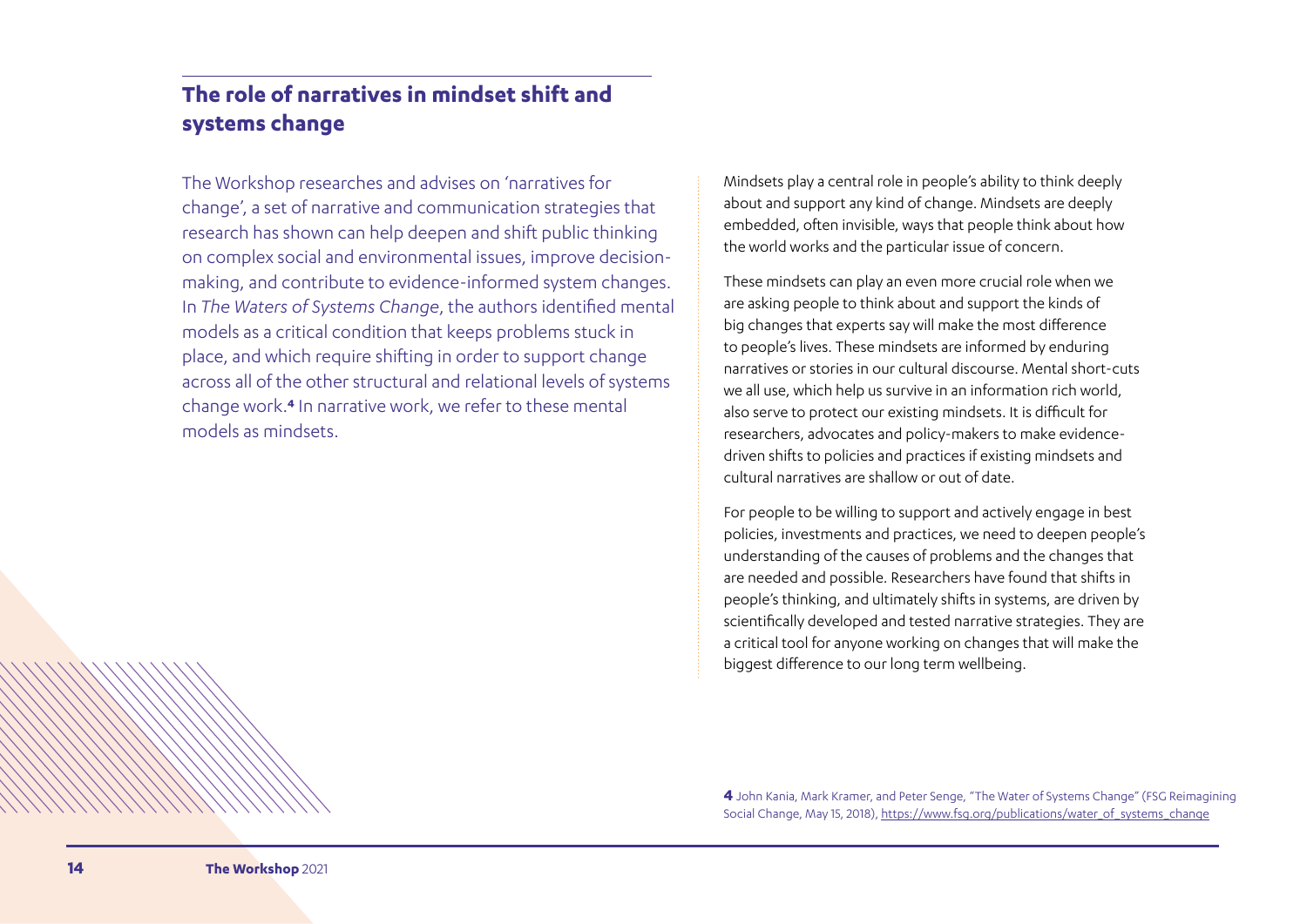# Topic specific example of systems change: child poverty

In order to speak in ways that build deeper understanding and support for systems change, we need to be very clear on what systems change is, and what it isn't. This illustration from our narrative work on child poverty<sup>5</sup> demonstrates the types of upstream solutions that we identified as having a significant impact on the lives of children and their whānau for the least individual effort, such as changing living and employment conditions.

The downstream responses represent the sort of personal choice and behaviours solutions we are used to seeing discussed by the public and sometimes policy-makers. Programmatic responses that focus on downstream problems, while still important, are not systems change as the conditions causing these problems upstream remain in place.

CHANGES that SOLUTION' DOWNSTREAM WE NEED RESPONSES **UNIVERSAL NEED WAGE** LOW-COST POVERTY they HOVSING CHILD BENEFITS CAN LIVE OF EMPLOYERS CAN SUPPORT **VARRATI HOW CAN SOCIETY** PARENTS with LIFT the STRESS POWERE **MORE TIME** and FROM **FLEXIBILITY** PARENTS BLIC MINDSE THEY SPEND the FOOD MONEY ON PARENTS SHOULD CIGARETTES and JUNK **MAKE MORE** FOOD. of AN EFFORT THEY NEED **THEY** BUDGETING. SHOULD DRINK ADVICE  $ESS...$ 

**5** Jess Berentson-Shaw and Marianne Elliott, "How to Talk about Child and Family Wellbeing: A Toolkit, 2019" (Wellington: The Workshop, 2019), [https://www.theworkshop.org.nz/publications/how-to-talk-about-child-and-family-wellbeing-a-toolkit-2019.](https://www.theworkshop.org.nz/publications/how-to-talk-about-child-and-family-wellbeing-a-toolkit-2019)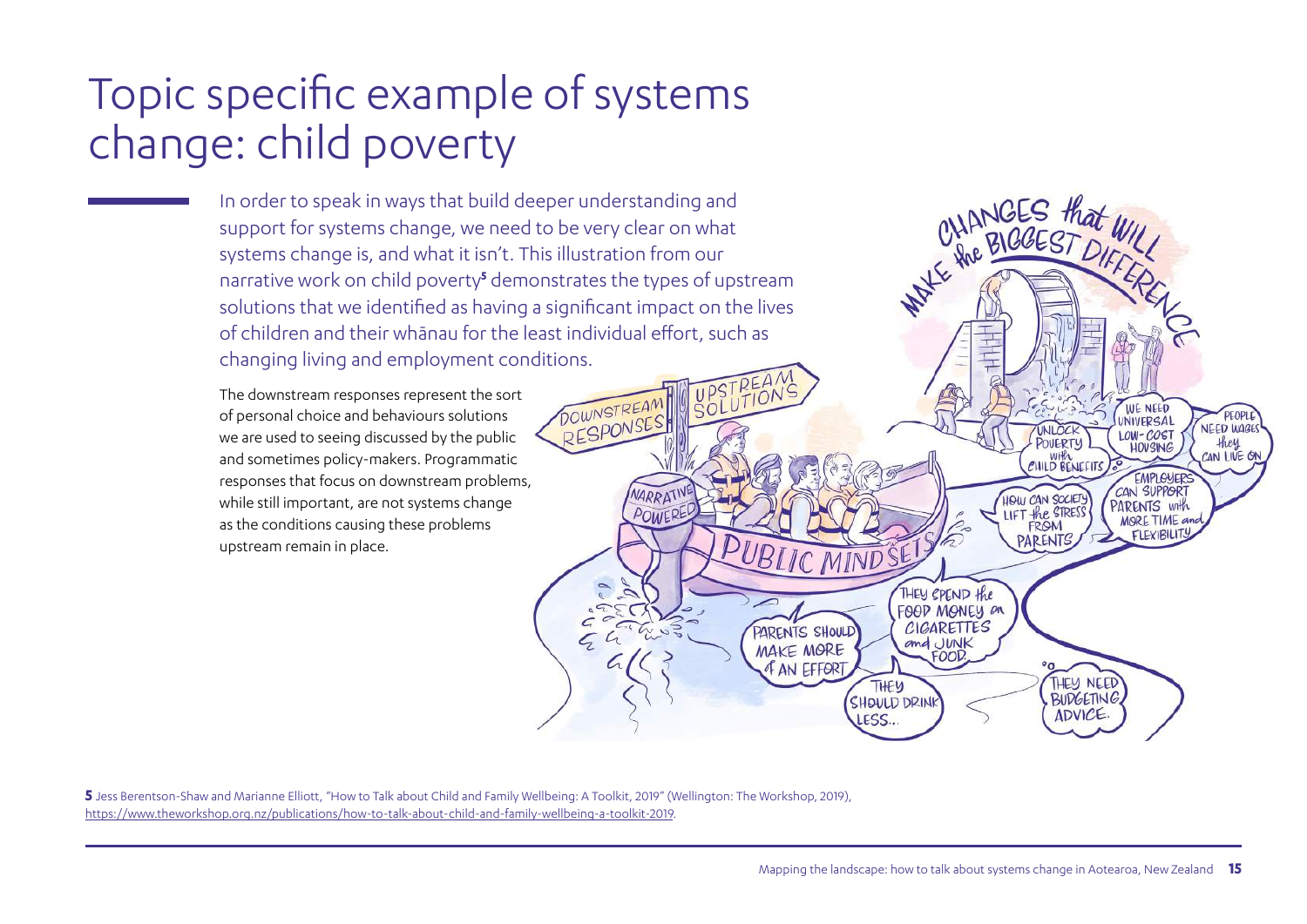# Topic specific example of systems change: environmental health

The second example draws from across many of our different messaging guides and narrative research to highlight the changes that will make the biggest difference for environmental and interconnected human health and wellbeing. The upstream policy solutions include partnership and shared decision-making between tangata whenua and tangata tiriti (people of the Treaty), redesigning our built environment for active transport and connected communities, and centering te taiao in all of our human-designed systems.

DOWNSTREAM

**DOWNSTREAMS** 

**NARRATIV** 

POWERE

 $50^{\circ}$ 

**UBLIC MIND** 

**FAMILIES SHOULD** 

CHILDREN Walk

**MAKE THEIR** 

CHANGES that

**VALVE**<br>PLANETARY

**HEALTH** over

with MAORI and

**GDP**(NEW

**PRIGRITI SE PARTNERSHIP** 

**VDIGENOUS PEOPLE** 

TO CENTRE

FINANCIAL

**INCENTIVES** 

and PENALTIES FOR

ENVIRONMENTAL

PEOPLE

SHOULD

CHOOSE TO

**RIDE A BIKE** 

**BUILD CYCLE WAYS** 

EVERYWHERE for

PEOPLE SHOULD PRODUCTS (the

MARKET will

FIX IT

REPLACE

EVERY CAR with

AN ELECTRIC

KIDS TO RIDE

**REDESIGN** 

**QUR STREETS** 

FOR WALKING

and BIKES

CITIES and OPEN

Through effective narrative strategies we are able shift public mindsets toward these upstream solutions through better understanding – not necessarily of the entire systems and how to change them – but by clearly articulating a pathway to a new system and outlining how things could be different.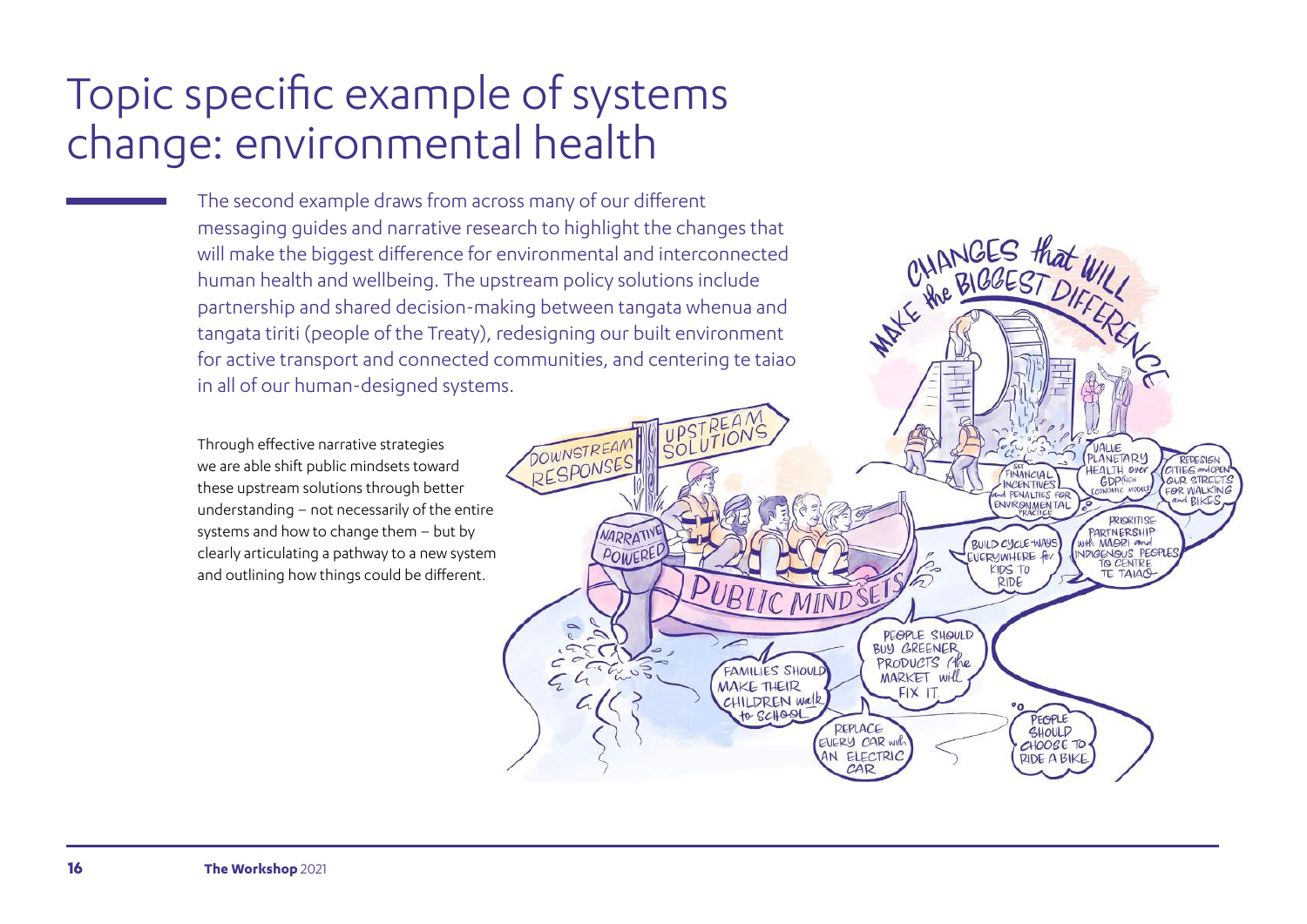# The five building blocks of narratives for change: evidence based tools and techniques for deepening thinking

The following is a summary of our findings from our literature review and knowledgeholder interviews. These draw on our five building blocks framework and aspects of narrative change to help deepen understanding and shift unhelpful mindsets.

We have looked at international narrative strategies and Aotearoa systems change talk to provide greater detail on the ways we might be informed by mātauranga Māori and other Indigenous knowledge systems to build support for systems change work in Aotearoa.

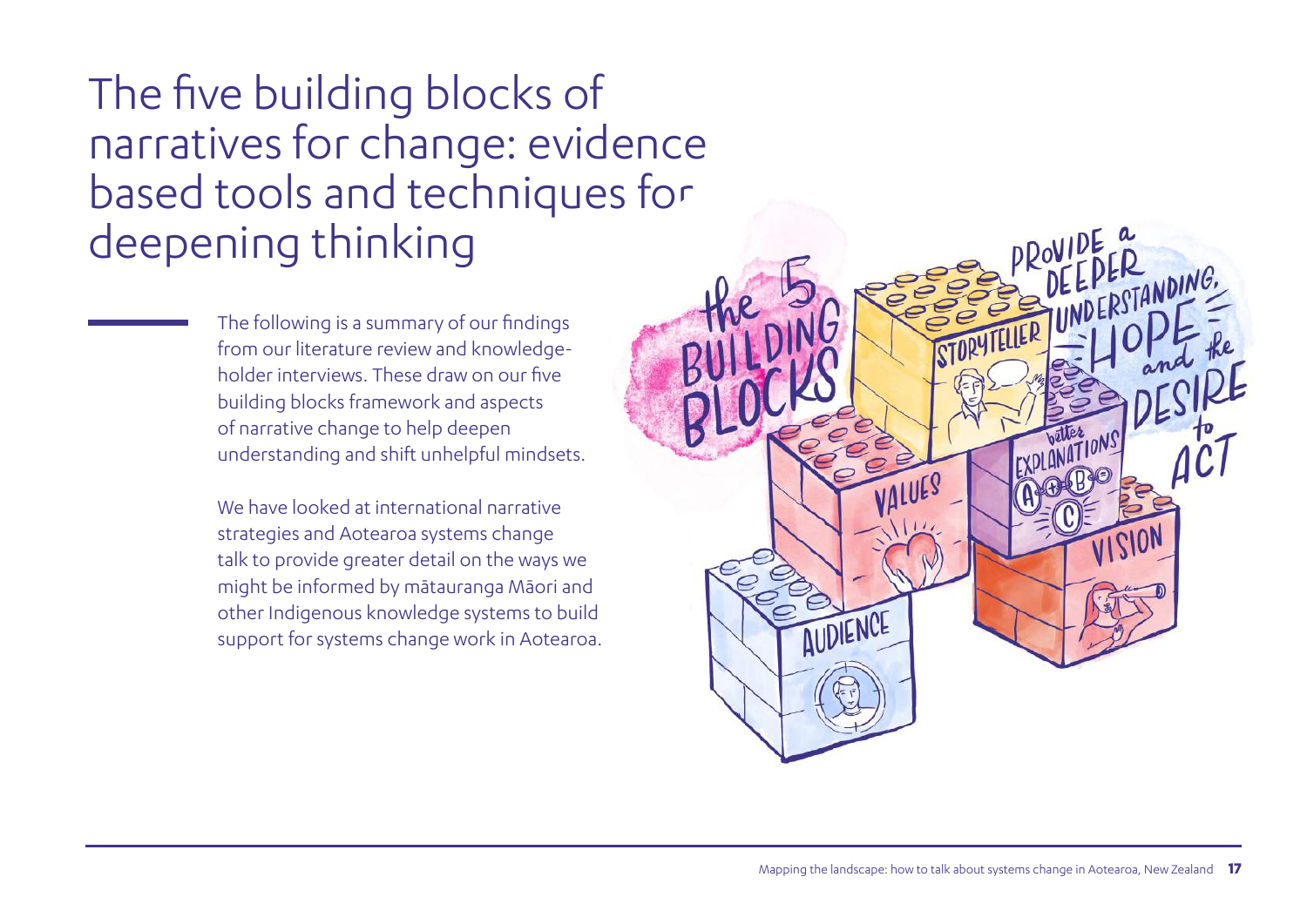

# **Building block 1. Know your audience**

Many communications are aimed at the noisy few – the hardest to move, the least likely to understand. When we focus on these people, we amplify their message – we myth bust or negate, and don't tell our own story. So before thinking about what we say, we think about who we are talking to. There are three main groups of people to consider – those already persuaded (our base), those firmly opposed and unlikely to be persuaded (opposition), and those who don't have a fixed view (persuadables or fence-sitters). Focus on finding effective ways to communicate with persuadable people.

When talking amongst our ngā kaikōkiri community of practice, we will often be talking to those in our base. However, even among our base, knowledge-holders recognised a need for our community of practice to develop a shared language and understanding of systems change that resonates here in Aotearoa.

Two specific audiences for communications to build greater support and understanding of your systems change work also emerged. These were whānau and the communities that practitioners work with, who are often positioned downstream within our upstream/downstream metaphor. And the second group – government agencies, funders and decision-makers who fund our work – who are represented in our metaphor as those making decisions upstream. People in these two audiences may sit in your base, persuadable or opposition audiences.

Different strategies emerged to communicate with intersecting audiences – base and persuadables. One strategy of communicating with whānau came through strongly, and can be used for the benefit of persuadable people across all groups. Avoid using jargon and the specific language of systems change that most of us as practitioners are familiar with. Instead of leading with systems change language, one of our kaikōkiri shared that she frames systems change to whānau as, "we want to work alongside you to understand how we can do things differently so our tamariki can be really well".**<sup>6</sup>** Through these conversations we can highlight the desired outcome or most impactful point of change for those we partner with and work backwards from that point.

The next step for our community of practice might be to think about how we use these alternative messages with other groups, including government agencies, funders and decision-makers, to build a shared deeper understanding of systems change without needing to rely on industry/practitioner jargon. (See p.8 for a table of helpful language shifts.)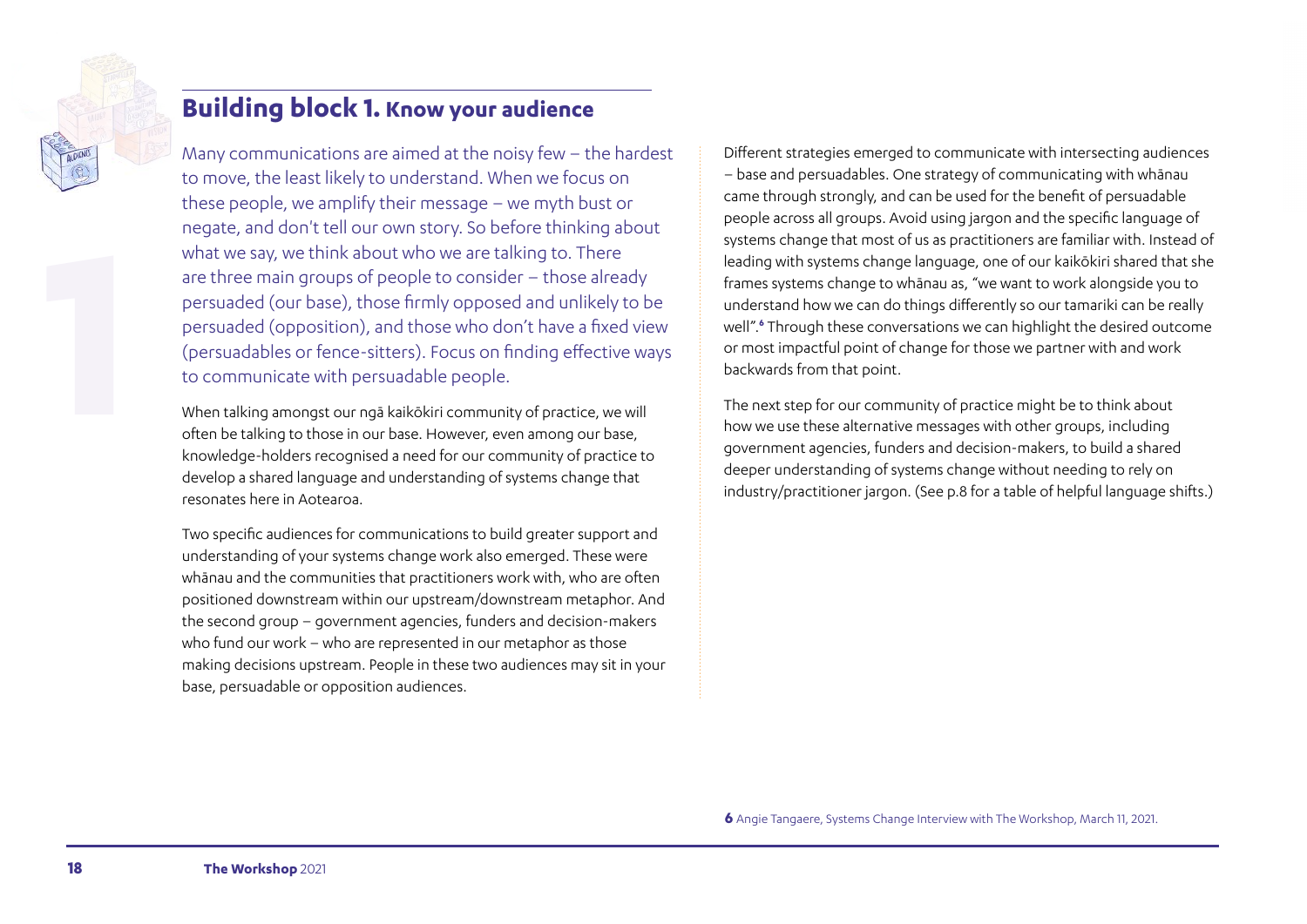

# **Building block 2. Lead with a concrete vision for a better world (vision-led stories)**

When we talk about these big changes, we are asking people to see something that is not yet in place, and to go against embedded ways of thinking and seeing the world. To create space for them to consider new information we need to provide them with a clear picture of a different world in which evidence has been followed and the changes that make the most difference have happened.

Most people are unaware of systems and the values that underpin them. let alone able to imagine an alternative way of doing things across entire communities. We need to provide people with a concrete vision of what the outcomes of a reimagined system would look and feel like on a day t o day, real life scale.

**E.g., "We can have a future in which whānau have everything hey need to realise their mana motuhake. Most of us want whānau to have more time to spend together, and more safe spaces to play in together. Young parents are confident and enjoy having children. Children are cheeky and fun. Parents are relaxed. To create this future, we need people in government to value and prioritise children, parents and nurturers in spending and policy. People at the Treasury need to consider the impact of Budget bids on children and their caregivers and focus on prevention."**

In visioning what this new way of doing things looks like, we can follow the wisdom of Kīngi Tāwhiao Pōtatau Te Wherowhero – ki te kāhore he whakakitenga ka ngaro te iwi – without vision the people are lost. Māori need to lead in our own vision, and in a shared vision, which we are all responsible for realising. Similarly, Pacific peoples and other communities should also be able to lead in their own visions.

#### **Pathway to vision**

Across our knowledge-holders, the work of visioning emerged as naming the pathways to Māori/Pasifika centred systems that would look entirely different from what we currently have. They named the values we would collectively prioritise and what it would look like if our systems legitimised and included different ways of knowing and being.

- $\rightarrow$  Overwhelmingly, these overlapping visions included manaakitanga empathy and upholding mana – as a force for transformation.
- $\rightarrow$  Different people, ordinary people, would be responsible for making decisions that impact them and several generations into the future.
- $\rightarrow$  The outcomes of this work would look like mana motuhake, rebalanced opportunity, whānau feeling safe, empowered and experiencing self-determination, as well as having the time and resources to do the things that they love with the people they love. Ultimately, this acknowledges that these are the things where ora (life/health) originates for our peoples.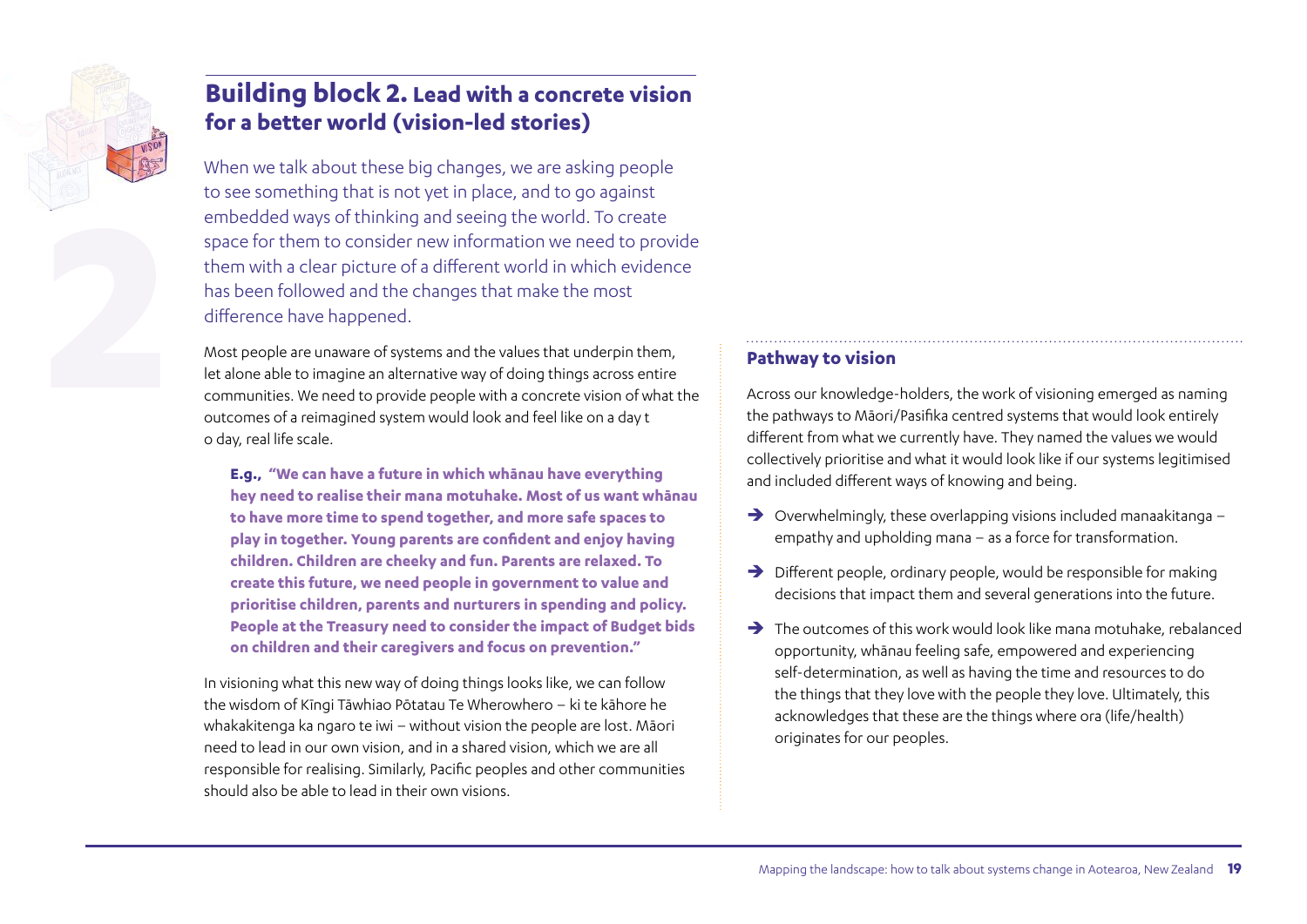#### **Barriers and agents**

Part of the responsibility of tangata tiriti, is to help make changes that make the biggest difference in our economic and policy-making systems. The specific things that needed changing were identified as:

- $\rightarrow$  system prioritisation of capital and growth (i.e., capitalism)
- $\rightarrow$  layers of bureaucracy in proving accountability
- $\rightarrow$  under resourcing of 'by Māori, for Māori' initiatives
- $\rightarrow$  the need to demonstrate progress according to a capital-based model
- $\rightarrow$  a lack of cultural understanding
- $\rightarrow$  decision-making and power imbalance
- $\rightarrow$  systems designed by and for Pākehā
- $\rightarrow$  and status quo mindsets which assume Western worldviews as the norm and make systems informed by these worldviews invisible.

It is critical to name the pathways to realising a vision of reimagined systems in our communications. But research shows that the order in which we present our message matters. A strong, compelling message starts with the ways people's lives will be better in concrete ways, and then goes on to outline the changes that need to happen to achieve that, ideally naming the people who can make those changes.

There is more work that can be done to get more concrete with our ngā kaikōkiri vision of systems change. There could be an opportunity for future research, see our 'next steps' section, and this may overlap with work already being done in this space through the PMP-funded visionmaking project led by ActionStation, Tokona Te Raki, Whakaaro Factory and The Workshop.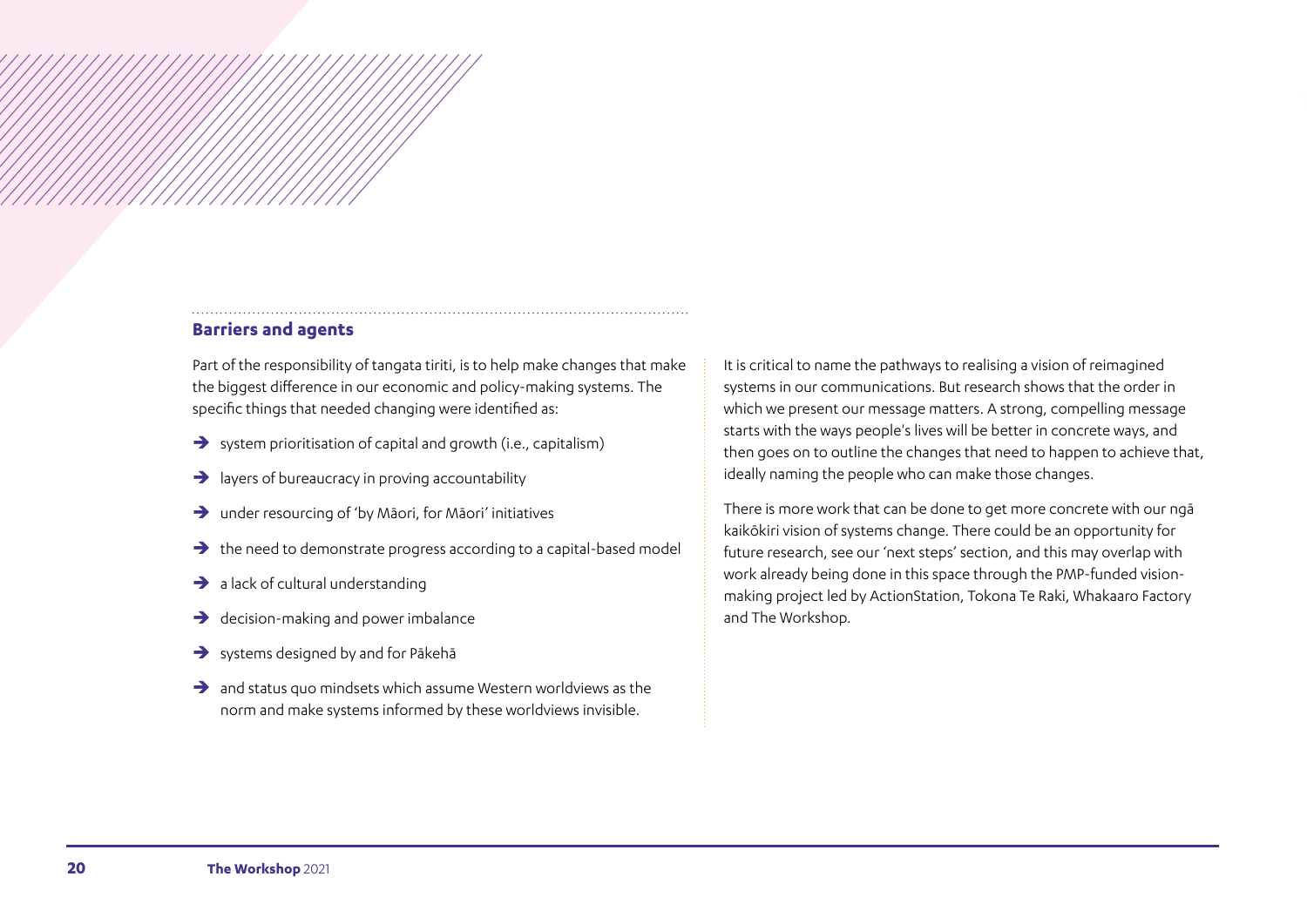

# **Building block 3. Connecting with what matters to people: values**

Values are core to effective communication about important and complex social issues because they lie at the heart of human motivations. Values are the 'why' of life – the things that are most important to us, or that we aspire to. They inform our beliefs, our attitudes and our actions, but don't always align with them. Values inform how we come to believe certain things about our human-built systems.

They influence what solutions we believe are needed ('programmatic change' of programmes which address need but not root causes vs. 'redesigning our social support systems'). People often talk about engaging with audiences' values to better communicate. However, people hold a very wide range of values, and often communicators misinterpret what values most people hold most dear. It's the values we hold about taking care of each other and the planet, about discovery and creativity, and reaching our own goals that motivate people to act on systems change for collective wellbeing.



## **Key Insight: Why values matter in communications**

We are motivated by a wide range of basic values, some are intrinsic in nature (they have inherent internal rewards), for example love, responsibility, and self determination. Some values are extrinsic in nature (they have external, often material rewards), for example, status, wealth, power, and achievement.

**We are also motivated by security for ourselves and our in-group (family, community, country, etc.). This often looks like being motivated by fear for ourselves or family's health and safety.**

**Research shows that if we want to encourage people to support and take actions for collective benefit we need to:** 

- $\rightarrow$  surface the intrinsic values that most people hold (but may not express), and
- $\rightarrow$  avoid the extrinsic and security values people hold.

Surfacing and engaging people's intrinsic and collective values helps them think about and understand complex collective social and environmental problems and solutions.

For one map of basic human values researched by Shalom Schwartz and colleagues see the [Common Cause values maps](http://www.commoncause.com.au/uploads/1/2/9/4/12943361/common_cause_handbook.pdf).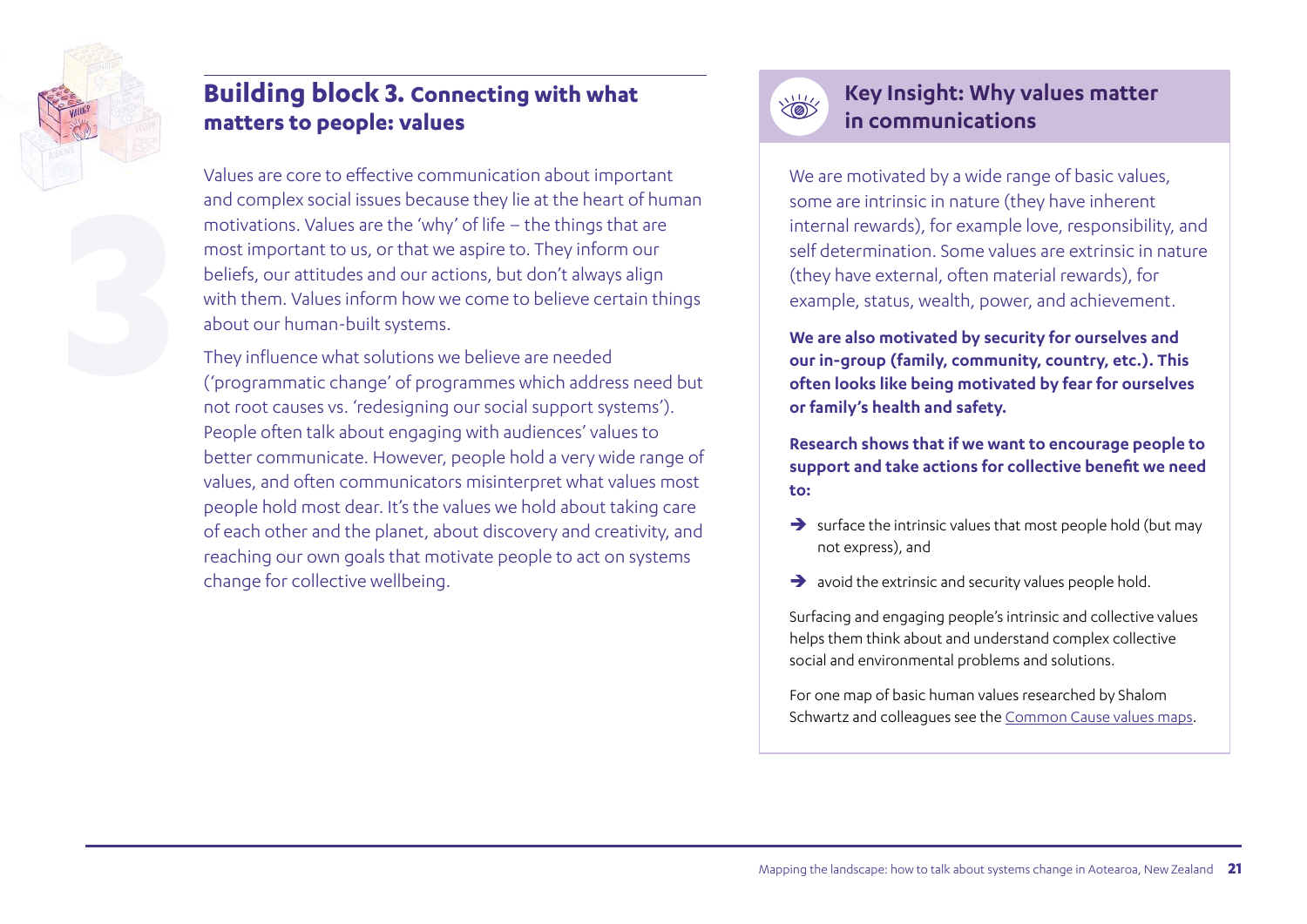The following are values that came through strongly from Aotearoa-based literature and from our interviews. These values are used as part of narrative strategies to raise people's gaze to systems, and to help them imagine different ways of doing things. Values are used to engage people in the issues we are communicating and motivate them to act on collective goals. Here they are named alongside the explanations they were used in. The values used most commonly in the literature and by our knowledge holders were all intrinsic values which evidence tells us are most effective in changing our systems to support collective wellbeing. We are interested in testing their effectiveness in building support for systems change work here in Aotearoa.

#### **Rebalancing opportunity and inclusion**

 $\rightarrow$  The primary value described by knowledge-holders and found in the literature is that of rebalancing opportunity (a useful way of expressing the value of equity) and inclusion as meeting the needs of all people and the importance of whānau and communities having equal access to opportunity. By pointing out how our systems have been designed by and for certain people, while excluding others, advocates communicating systems change are using intrinsic values to talk about what inclusive systems could look like and how they would benefit everyone.

#### **What does this sound like?**

*"Our systems have been designed by people in government and corporate powers to benefit certain communities while excluding others. We need to redesign our systems to be more equitable by rebalancing opportunities, and ensuring that those most harmed by our current systems lead in deciding how we can better support our collective wellbeing."*

## **Whanaungatanga and manaakitanga (love, care and reciprocity)**

- $\rightarrow$  In values research, benevolence is the term used to describe a group of values that emphasise the importance of caring for and supporting the people we know and are in our lives. However, these values sit in a set of universalism values which extend beyond caring about those we know to encompass wider communities and care for people who we may not know. Generally, these benevolence values are about preserving and strengthening others' wellbeing.
- $\rightarrow$  This value is what knowledge-holders and researchers claim is missing in our current systems. More inclusive systems would have these relational values at their centre (rather than economic ones).
- $\rightarrow$  These benevolence values, used in combination with our equity and inclusion values, can help people connect with the people in systems, especially the people who our systems are not currently working for.
- $\rightarrow$  Intergenerational for our knowledge-holders part of caring for each other means that we need to encourage those with the power today to prioritise the ora of future generations.

#### **What does this sound like?**  $\equiv$

*"We all want the best for our whānau and future generations. To ensure we are all supported to live a good life where we have time to do the things we enjoy doing with the people we love, we need people in government to centre the wellbeing of people and the planet in policy and funding decisions."*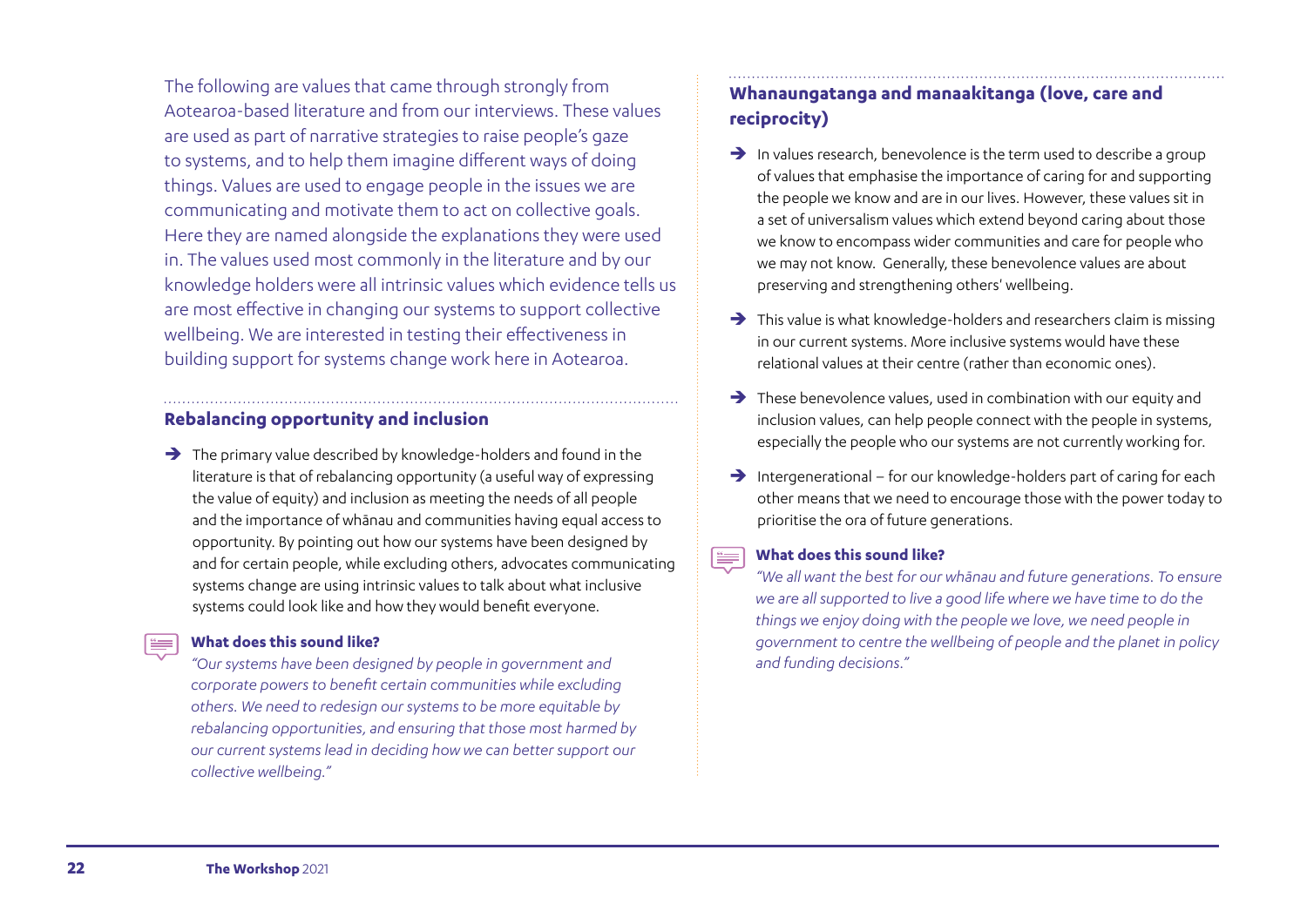#### **Responsibility and pragmatism**

- $\rightarrow$  This value communicates that it is important to solve our communities' problems by doing what works. Pragmatism values, or taking a 'common sense' approach, replaces approaches that don't work (like "fiddling around the edges") with 'proven alternatives'.
- $\rightarrow$  This value was used in communications directed at decision-makers, but was also used among practitioners. Asking questions such as "what are our responsibilities to our communities", and "which changes will make the biggest impact for them", is a helpful way to engage this value.
- $\rightarrow$  When using this value, it is important to connect the overall vision of change with the pathway to achieving this vision. Make sure to lead with a concrete vision and a clearly articulated pathway to achieving this vision, where you clearly specify who needs to do what.

#### $\equiv$ **What does this sound like?**

*"It's important we take responsible steps to manage the issues facing our communities, including the many negative outcomes experienced by whānau caused by human designed systems. We need to listen to the people who know what works to solve these problems, and take the best steps to deal with them. The most practical approach to addressing inequality are preventative and long term approaches which address systemic causes and centre lived experience."*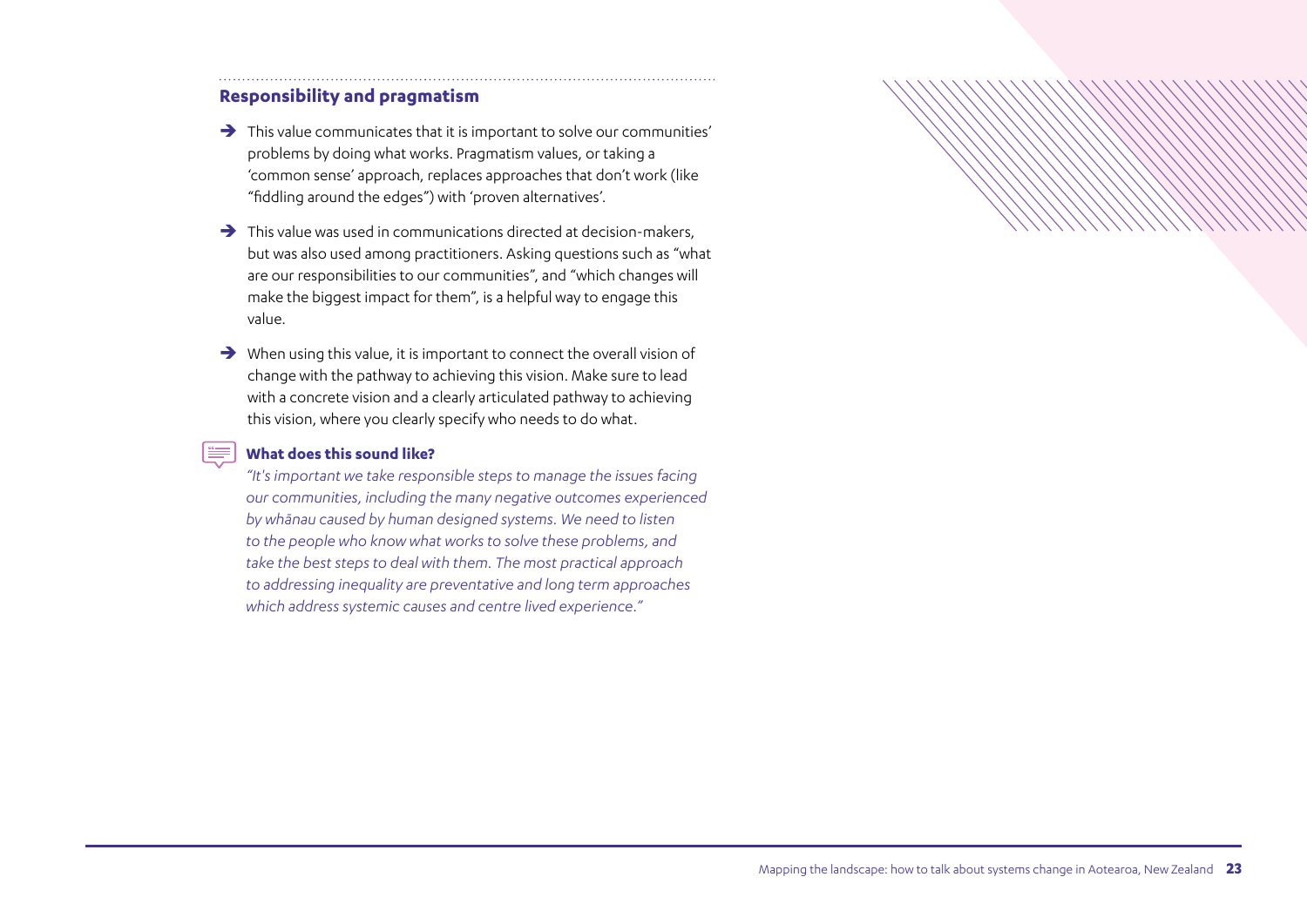

# **Building block 4. Provide better explanations**

To surface better understandings for people about systems change work, we also need to move away from simply describing the things we already know about a problem or a solution and provide better explanations for how the problem happens, what the impacts are, and then the solutions. In strategic communication, a good explanation works with people's fast-thinking brains and is an invitation for people to slow their thinking down. There are effective explanatory tools and simplifying models that communicators can utilise. These include frames, metaphors and explanatory chains.





## **Key Insight: What is a frame?**

A frame is a lens through which we can present particular issues. Each frame comes with a bundle of neurologically hard wired associations and existing understandings and explanations.

Different frames lead people to think and act in different ways. For example, if we frame solutions to social issues by talking about the changes parents need to make in their choices and behaviours, this leads to individualism thinking (individualism frame) – that solving these issues relies on individual behaviour change rather than upstream policy changes.

Every issue we talk about is framed, regardless of whether we are aware of it or not.

Economic and individualistic frames are common but unhelpful when we want to deepen understanding of collective problems, solutions and effective action.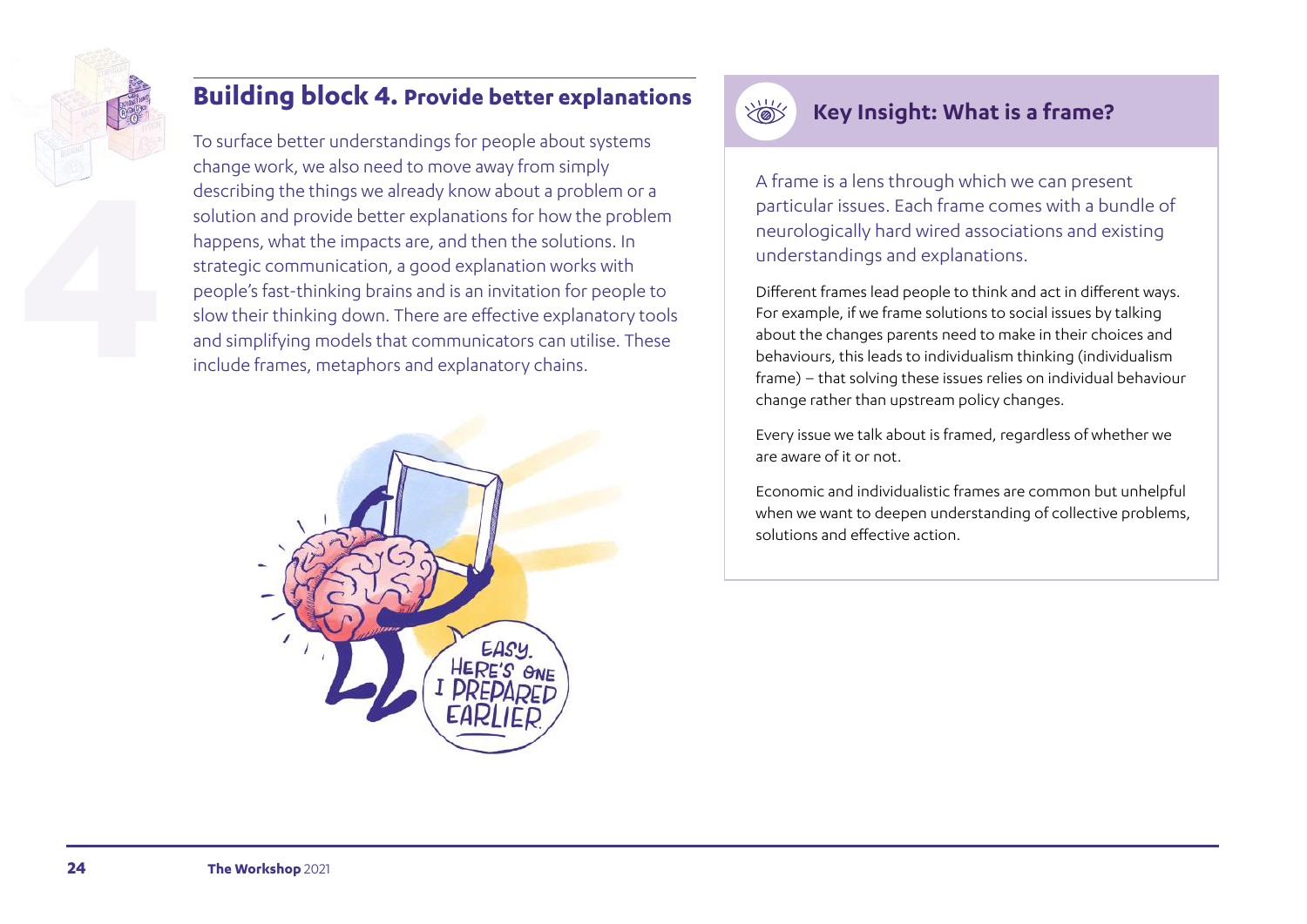#### **Frames**

#### Î **Whānau and hapū centred (vs. individual centred)**

- » This collective framing is the most important distinction and critique of Western-designed systems which assume an individual at the centre of social services, and centralised decision-making by government.
- » From many Māori and Pasifika perspectives, it is the whānau or the family at the centre of the system. This is often one of the primary reasons systems based on individuals are failing our people. One of the knowledge holders explained it as, "the cultural dynamic of 'I am not just me I am we'".**<sup>7</sup>**
- » In addition, hapū and local communities are reframed as being the best decision-makers for their own distinctive communities. Expertise is reframed in terms of lived experience and proximity, as opposed to qualifications or education.

#### **What does this sound like?**

*"Our current systems, such as social development, education and health, have been designed based on outdated ideas that the best way to help communities is to support individuals who need it. However, what we know works for our Māori and Pasifika communities is supporting the wellbeing of individuals as part of a collective, just as the wellbeing of children is interconnected with that of their parents/ caregivers. The best way to support all people in our communities is for people who design policy to centre the entire family, whānau and 'aiga in decision-making and service delivery."*

#### <sup>2</sup> Designed inequality/Design for rebalanced opportunity

- » This frame, used commonly across our practitioners and research, helps to make visible the human decisions being made at the centre of our governance systems.
- » Using this frame brings humans into systems, as recommended by narrative research.**8** By doing this, it avoids 'fatalism thinking' as it highlights human agency and explains how systems have been designed, for what purpose, and by which people. It helps explain why all of our current systems are failing Māori and Pasifika whānau and communities.
- » This can sound the same as the example for rebalancing opportunity values:

**E.g., "Our systems have been designed by people in government and corporate powers to benefit certain communities while excluding others. We need to redesign our systems to be more equitable by rebalancing opportunities, and ensuring that those most harmed by our current systems lead in deciding how we can better support our collective wellbeing."**

**7** Anna-Jane Edwards, Systems Change Interview with The Workshop, March 2, 2021.

**8** Nat Kendall-Taylor and Bill Pitkin, "We Need to Talk about How We Talk about Systems Change…," The Communications Network, 2020, [https://www.comnetwork.org/insights/we](https://www.comnetwork.org/insights/we-need-to-talk-about-how-we-talk-about-systems-change/)[need-to-talk-about-how-we-talk-about-systems-change/.](https://www.comnetwork.org/insights/we-need-to-talk-about-how-we-talk-about-systems-change/)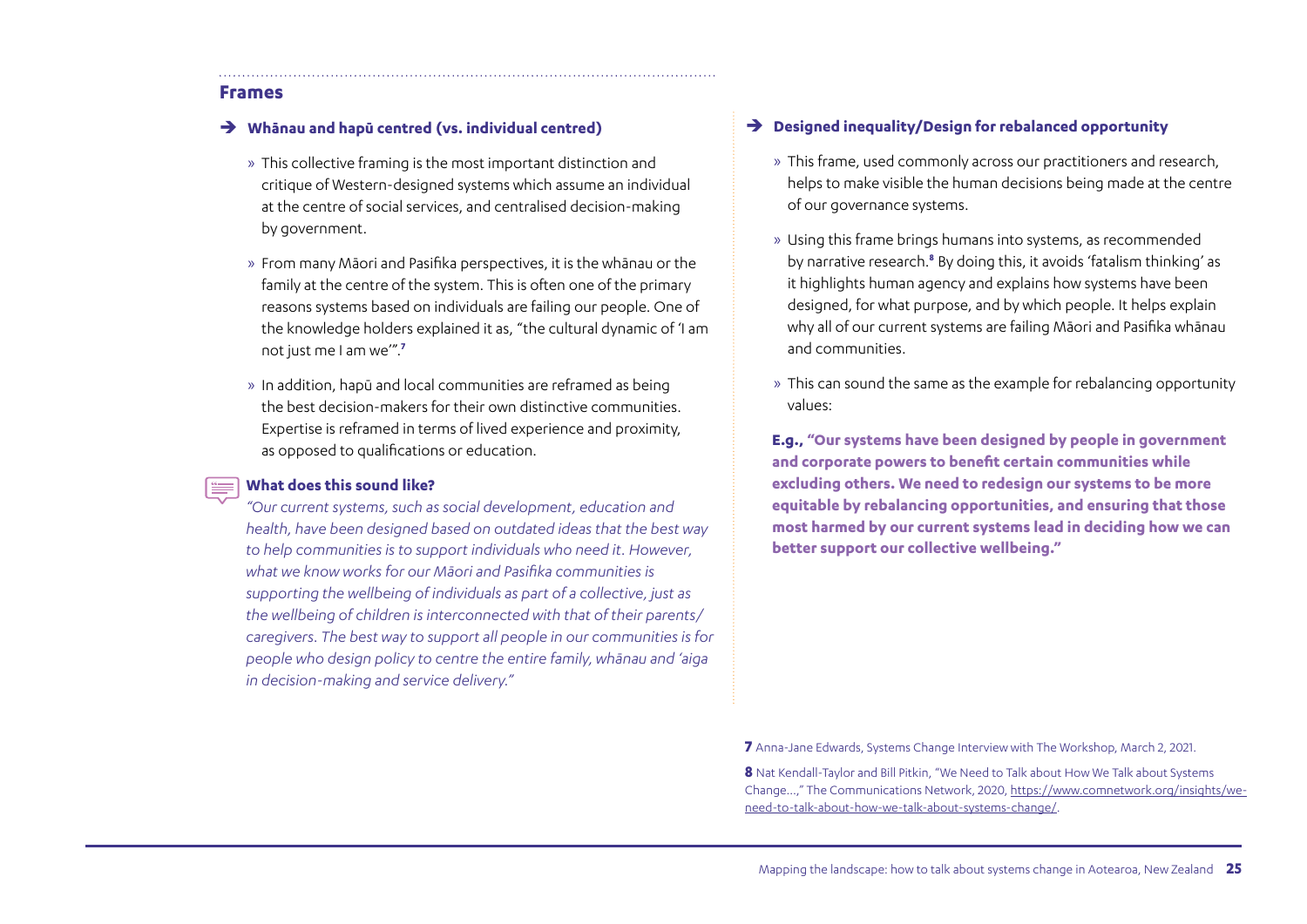#### Î **Partnership/solidarity**

- » The idea of partnership and solidarity has emerged in research we have done on co-governance of our bioheritage,**<sup>9</sup>** and highlights the need for joint tangata whenua and tangata tiriti decision-making in the design of all of our systems.
- » What this frame does is lay out a role for tangata tiriti to support Māori designing, leading and strategising to achieve the collective dreams of our ancestors in signing Te Tiriti o Waitangi. It illustrates how we can draw from different knowledge bases and broad expertise – instead of Māori only being invited into participation and collaboration.
- » For realising a Māori vision of mana motuhake, and after centuries of Pākehā-led visions, partnership and solidarity was described as the responsibility of tangata tiriti allies to consider, "how do they be good teina under the tuakana of a Māori vision?".**<sup>10</sup>**

#### **What does this sound like?**

*"In order to best care for our collective wellbeing, we need to realise the shared hopes and ambitions of our ancestors in signing Te Tiriti o Waitangi. This agreement provides the foundation for partnership and balanced decision-making for the benefit of our collective wellbeing and the environment we all wish to protect."*

#### **Key Insight: Solidarity/**  $\frac{1}{2}$ **kotahitanga**

We consider that solidarity may be an alternative and perhaps less overused concept to partnership to help our persuadable audiences better understand the role of tangata tiriti in supporting Māori visions of mana motuhake, decision-making and leadership.

Morgan Godfery, our peer reviewer, shared that kotahitanga may have greater resonance in te ao Māori to express solidarity than partnership. As he explained, just as solidarity implies uniting with others, kotahitanga also implies a unity, especially a unity in purpose. Partnership may not always imply this unity in purpose, feeling, or action and can often be entered into because of circumstance.

We are interested to see how kotahitanga lands with different audiences, and offer this insight here as it may speak more clearly to audiences in the spaces you work in as systems change practitioners and communicators.

**9** The Workshop, "Short Guide: How to Talk About Co-Governance of Our Bioheritage" (Wellington, New Zealand: The Workshop, 2021).

**10** Dr Eruera Tarena, Systems Change Interview with The Workshop, March 3, 2021.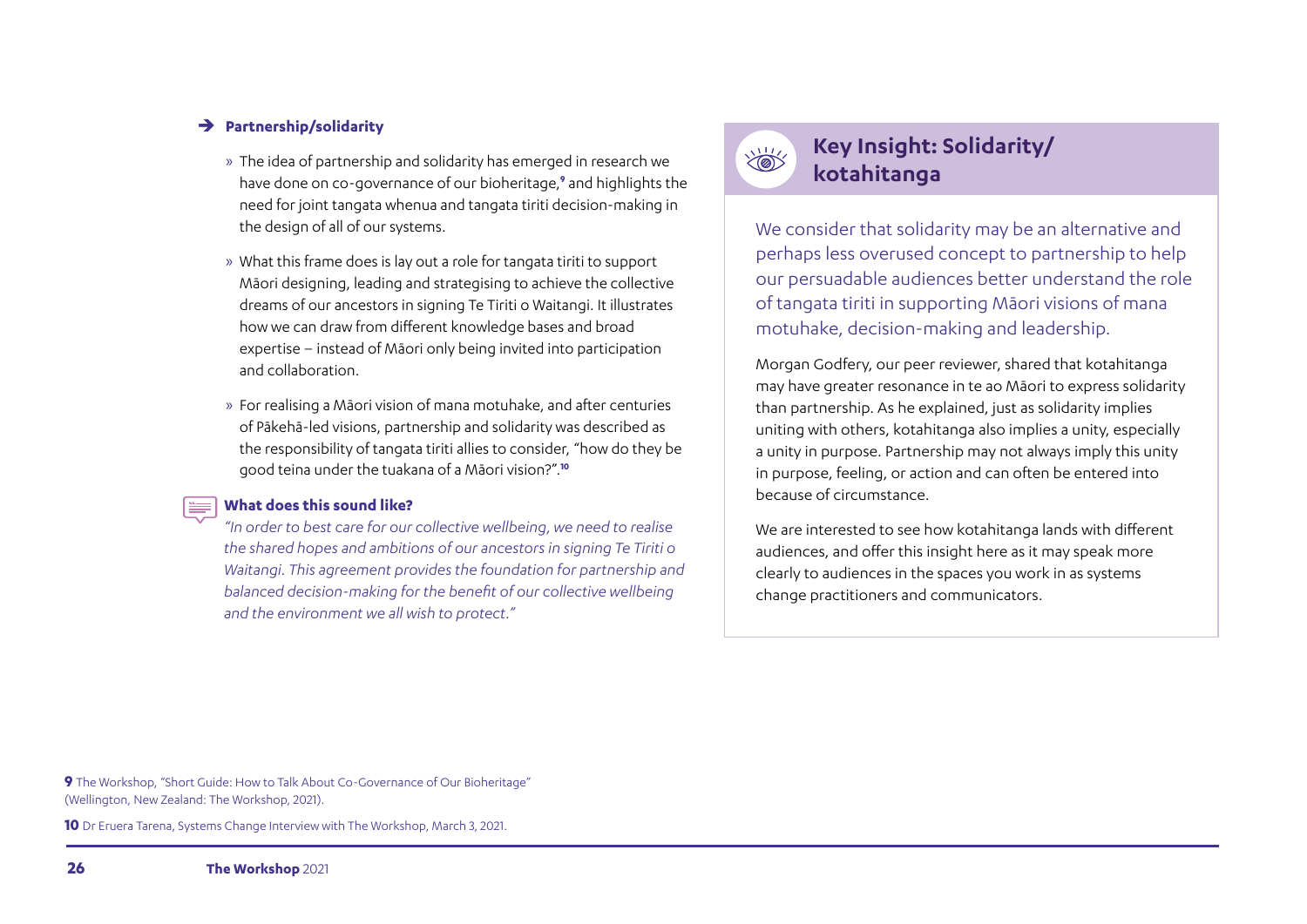#### $\rightarrow$  Tipuna wisdom

- » Through this idea of tīpuna wisdom, our past and our contribution to the future as Māori and Pasifika can be reframed to counter common harmful narratives which have rendered our ways of knowing as irrelevant to the design of governance systems.
- » It describes how we can draw from the strengths passed down to us, of skillful navigation, of cumulative environmental observations, making sense of complexity through whakapapa, and of koha-based collective economies – as examples of wisdom we can follow to guide our future.
- » Instead of 'looking back', which may have negative connotations in Pākehā conceptualisations of progress and modernity, knowledge holders highlighted the strength and potential which can be brought to systems change work through Māori and Indigenous perspectives and leadership.

#### **A caution in using the Tīpuna wisdom frame**

While acknowledging the more general strengthsbased uses of this frame, our reviewer reflected that some care should be exercised when engaging this tīpuna wisdom frame. In order to avoid inadvertently misappropriating aspects of mātauranga, those who wish to use this frame should do so in co-development with and under clear directive from the relevant Māori descendents from whom the wisdom comes.

#### $\rightarrow$  Health starting where we live, learn, work and play

- » Significant hauora (health) Māori experience and thinking has brought social determinants of health to the centre of our conceptualisations of wellbeing. These challenge the notion that the body and the brain are separate from broader social circumstances, or that there is a distinction between material and spiritual when it comes to health and illness.
- » Such thinking has challenged medical practitioners to broaden their understanding of wellbeing, and set the conditions for more inclusive healthcare.
- » These ideas can be extended across all of our systems to highlight that good health can be built upstream through social and environmental changes.
- » We can frame this by talking about health starting where we live, learn, work and play.**<sup>11</sup>**

**11** Robert Wood Johnson Foundation, E. Carger, and D. Westen, "A New Way to Talk about the Social Determinants of Health" (Robert Wood Johnson Foundation, January 1, 2010), [https://www.rwjf.org/en/library/research/2010/01/a-new-way-to-talk-about-the-social](https://www.rwjf.org/en/library/research/2010/01/a-new-way-to-talk-about-the-social-determinants-of-health.html)[determinants-of-health.html](https://www.rwjf.org/en/library/research/2010/01/a-new-way-to-talk-about-the-social-determinants-of-health.html)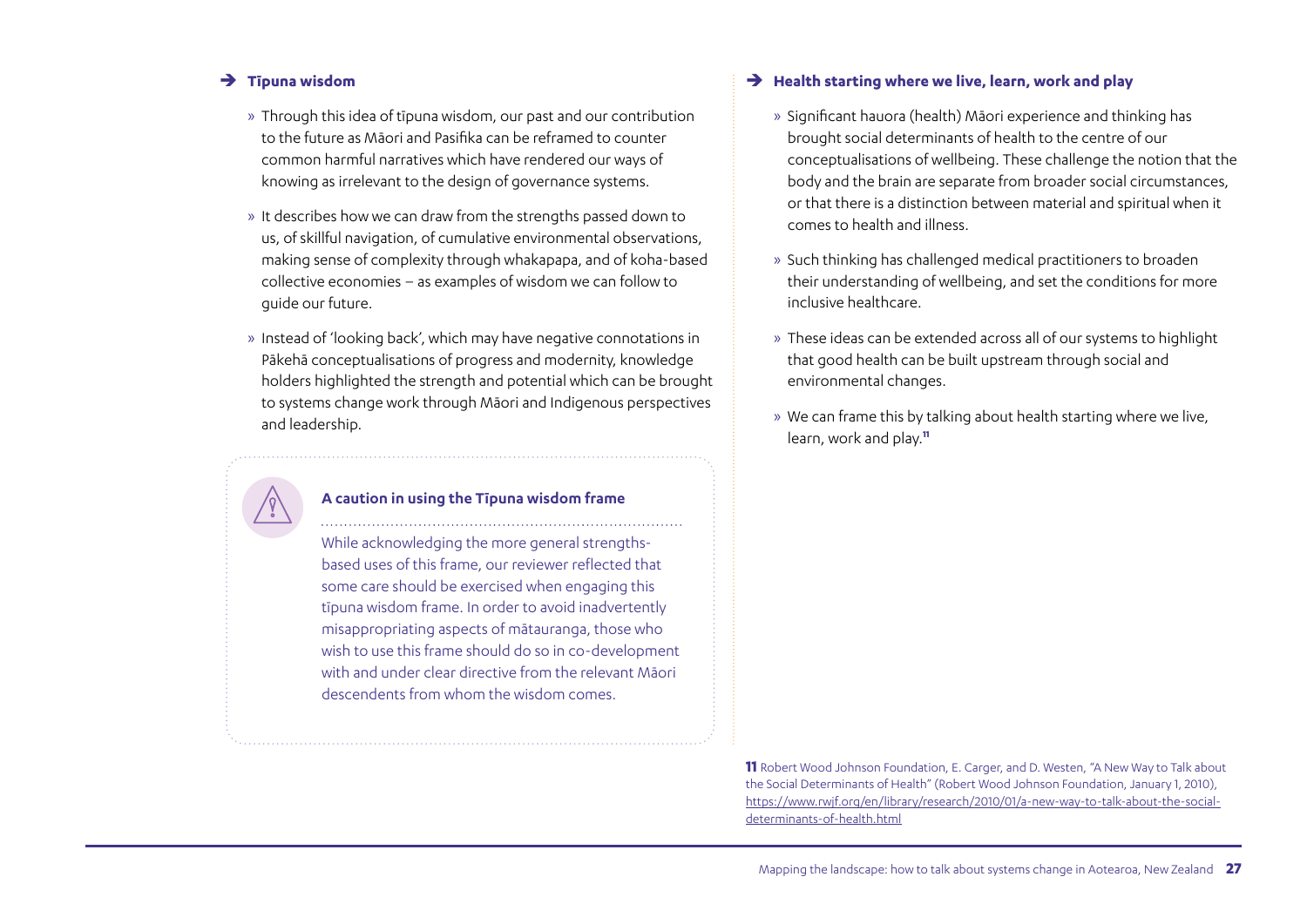#### → Mauri and interconnectedness between people, ecosystems, **and our planet**

- » Mauri (life force/essence) is used as a common frame to help conceptualise the interconnectedness between living things, for holding together and connecting ecosystems, and as an alternative measure for environmental health.
- » Importantly, mauri could be extended beyond the idea of equilibrium to create positive health, to a point where local ecosystems can do more than simply sustain human extraction, but can flourish and have a better chance of withstanding future challenges.
- » Our knowledge-holders framed the relationships between people and things as critical to systems change, rather than reductionist approaches which assume that in order to change a system, you only need to change individual components within the system (i.e., hiring a more diverse workforce rather than addressing the underlying power structures and relationships within a workforce or sector).
- » Drawing from whakapapa thinking, this frame is also used to emphasise the interconnection between our different humanbuilt systems and the wellbeing of people with the wellbeing of Papatūānuku and the planet. This value could be used to address 'siloed' thinking that keeps systems work fragmented across imaginary divisions in our world.

**12** Nat Kendall-Taylor and Bill Pitkin, "We Need to Talk about How We Talk about Systems Change…," The Communications Network, 2020, [https://www.comnetwork.org/insights/we](https://www.comnetwork.org/insights/we-need-to-talk-about-how-we-talk-about-systems-change/)[need-to-talk-about-how-we-talk-about-systems-change/](https://www.comnetwork.org/insights/we-need-to-talk-about-how-we-talk-about-systems-change/).

**13** Fiona Cram, Kataraina Pipi, and Kirimatao Paipa, "Kaupapa Māori Evaluation in Aotearoa New Zealand"

*New Directions for Evaluation* 2018, no. 159 (2018): 63–77,<https://doi.org/10.1002/ev.20331>.

**14** Tania Anderson, "Complex System Design for Social Innovation in Aotearoa" (Victoria University of Wellington, 2019), 62, [http://researcharchive.vuw.ac.nz/handle/10063/8546.](http://researcharchive.vuw.ac.nz/handle/10063/8546)

**15** Wehi, P. M., Scott, N. J., Beckwith, J., Rodgers, R. P., Gillies, T., Van Uitregt, V., & Watene, K. (2021). A short scan of Māori journeys to Antarctica. Journal of the Royal Society of New Zealand, 1-12. <https://doi.org/10.1080/03036758.2021.1917633>

## **Unhelpful frames to avoid**

*We recommend you try to avoid the following frames:*

#### $\rightarrow$  Complexity

Narrative research by FrameWorks,**12** recommends avoiding framing that evokes the fatalism frame – the belief that there is nothing that can be done to fix broken systems and that those with the power to do so won't act. Framing problems or systems as complex (e.g., 'wicked problems') may inadvertently evoke a sense of fatalism. In Aotearoa, complexity has also been critiqued for framing the difficulty of the 'problem' rather than examining the suitability of the approach to resolve, for example, Māori health inequity.**13** In other words, it has been used as a scapegoat for failed Western approaches to address inequity and exclusion in systems predominantly designed by and for Pākehā.

*Instead*, we need to evoke metaphors and explanations that simplify complexity, rather than deepen it. Build people into our systems, and avoid framing people's social conditions as too complex to work with.

#### $\rightarrow$  Innovation

Qualitative research with systems practitioners highlighted the differing understandings of the term 'innovation' as it is used within this work. Generally, innovation frames things as 'nice to have' and tends to exclude diverse viewpoints outside of a narrow Western worldview. As one practitioner stated, "Innovation is considered innovation so long as it is understandable by Pākehā innovation. Otherwise it is considered to be high risk, to be ill informed, and to not be as valuable".**<sup>14</sup>**

*Instead*, we need new ways of talking about innovation that draw on many forms of expertise, and position new ways of doing things as critical to the wellbeing of our people. Instead, we could talk about creative solutions. For example, moving through different stages of curiosity, observing, planning, trying, noticing, reviewing and adjusting. From a Māori perspective we can talk about navigation, charting new waters, and the wisdom and tikanga passed down through the generations which we continue to adjust and adapt based on cumulative learning and our collective needs in contemporary contexts. One example of this might be to talk about the mātauranga, skill and wisdom used by Māori to navigate to Antarctica where it applies to your work.**15**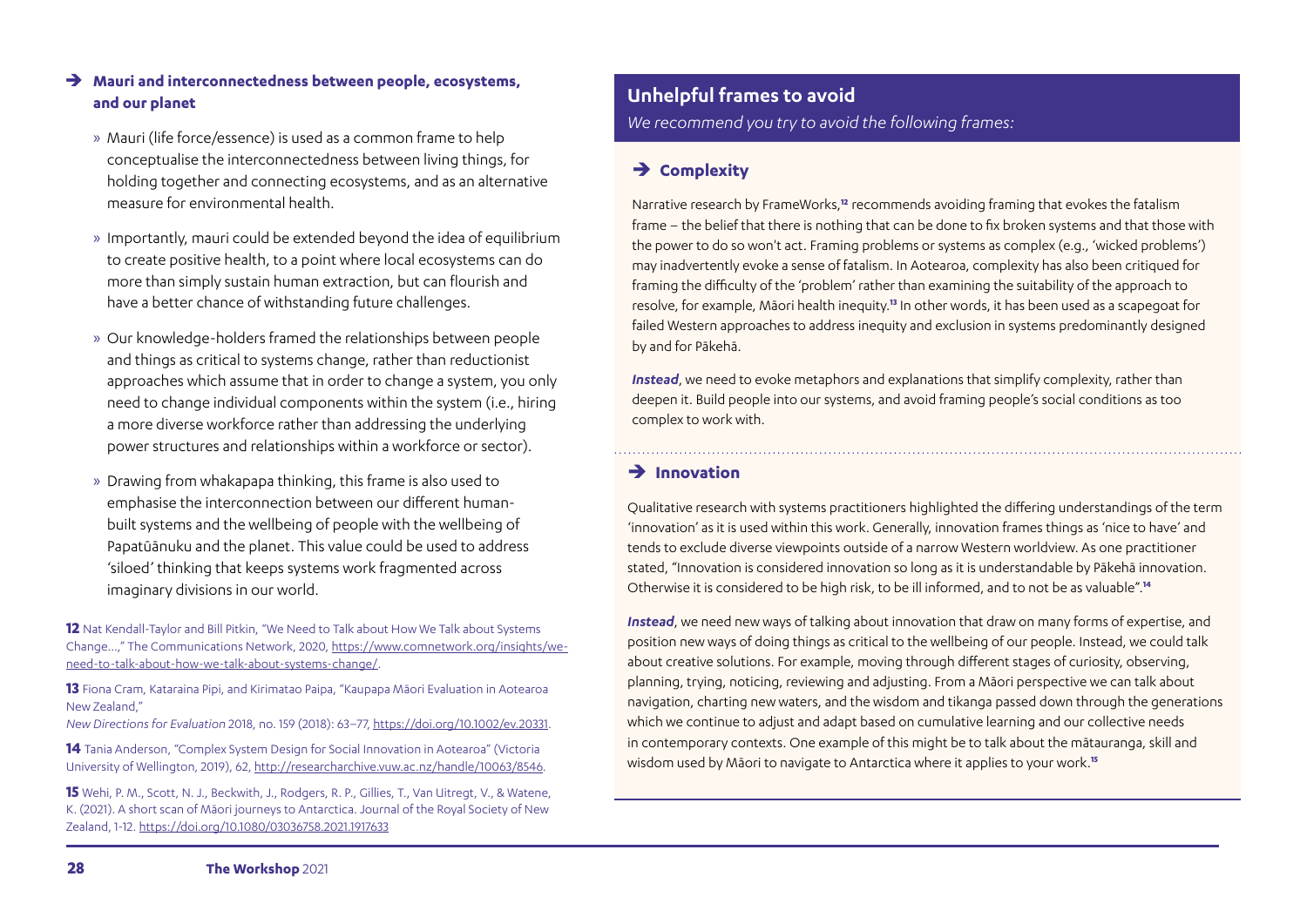#### **Metaphors**

In the abstract work of systems change, metaphors are a powerful way to explain how systems work, how they are designed and experienced, and most importantly, how they can be changed. The following metaphors include those which have already been tested by narrative researchers with international audiences, those that we have used in our work, and some new metaphors that we heard in this research that may be useful. These metaphors may be helpful for systems change practitioners to explain their work, and we think these would benefit from message testing with different audiences in Aotearoa.

#### **Tested metaphors**

 $rac{cc}{\sqrt{c}}$ 

#### $\rightarrow$  Reprogramming the economy

» This metaphor tested in research by FrameWorks**16** helped the British public develop a deeper understanding about how human systems such as the economy work, how they can be changed, and who is responsible for making these changes.

#### **What does this sound like?**

*"Our economy is like a computer programme that is constantly being revised and updated. Laws and policies are the code that determines how the economy runs – what it can be used to do, and for which users. The economy has been programmed for corporate interests, while most of the public have been locked out. We need to reset the password so that we can reprogramme the economy to work for everyone."*

- » This metaphor could form a powerful explanation when used in combination with the 'design for rebalanced opportunity' frame, alongside our equity and inclusion values. It could be extended to explain that with a different design and with different people making decisions, our systems could look much different and have different outcomes.
- » We suggest experimenting with talking about 'reprogramming the [named] system'.

**16** NEON et al., "Framing the Economy: How to Win the Case for a Better System" (New Economy Organisers' Network, New Economics Foundation, FrameWorks Institute & Public Interest Research Centre, 2018), [https://www.frameworksinstitute.](https://www.frameworksinstitute.org/wp-content/uploads/2020/06/Framing-the-Economy-NEON-NEF-FrameWorks-PIRC.pdf) [org/wp-content/uploads/2020/06/Framing-the-Economy-NEON-NEF-FrameWorks-](https://www.frameworksinstitute.org/wp-content/uploads/2020/06/Framing-the-Economy-NEON-NEF-FrameWorks-PIRC.pdf)[PIRC.pdf.](https://www.frameworksinstitute.org/wp-content/uploads/2020/06/Framing-the-Economy-NEON-NEF-FrameWorks-PIRC.pdf)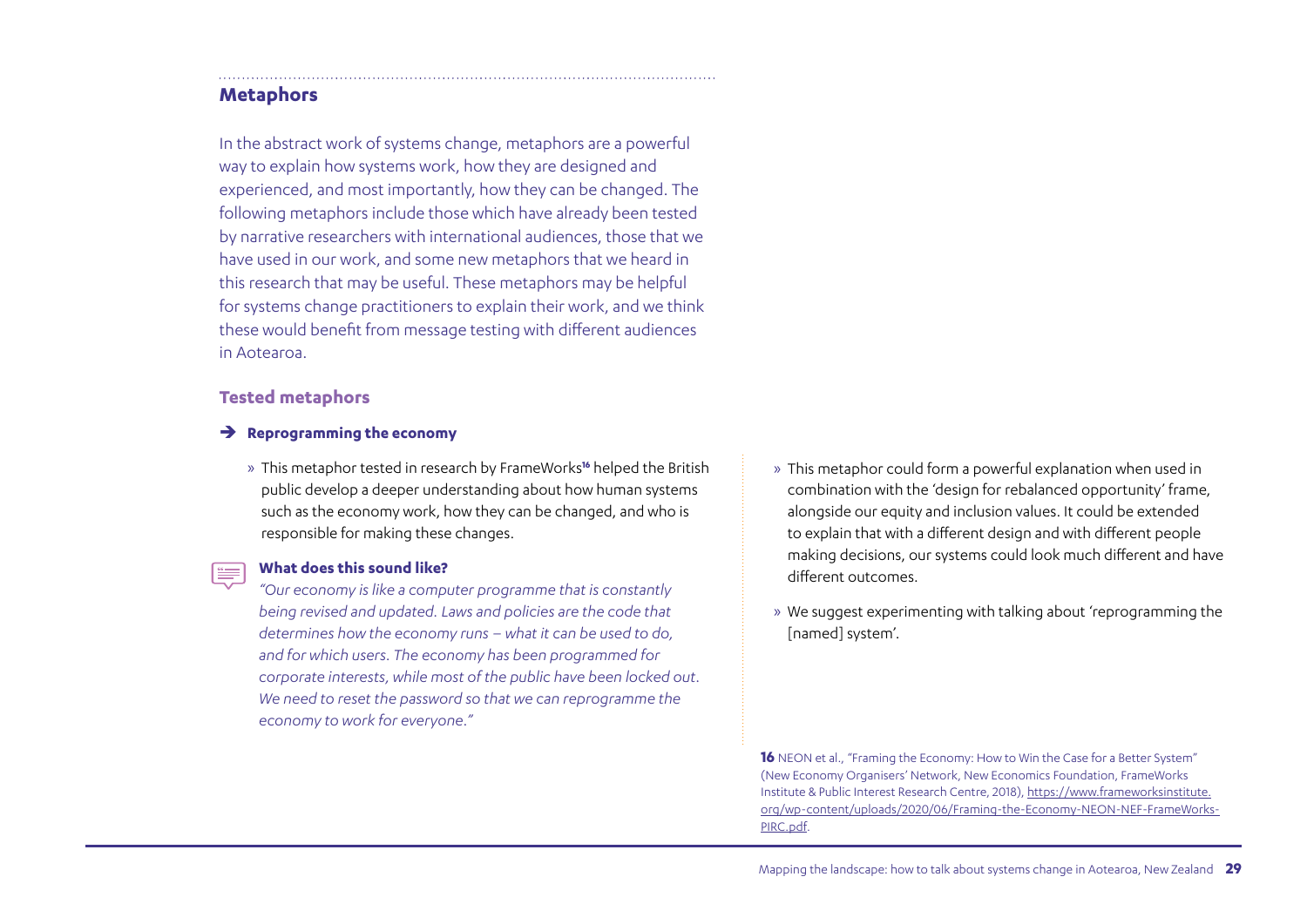#### **New metaphors**

#### $\rightarrow$  Tīpuna algorithms

- » A comparative, untested metaphor that could be used to ground the reprogramming systems metaphor in mātauranga Māori, was the idea and metaphor of "tūpuna algorithms" described by Che Wilson in a podcast interview.**17** This metaphor was used to talk about an algorithm of success by drawing on our tīpuna wisdom, and additionally outlines an alternative, Māori-led vision for how our systems can be reprogrammed.
- » Che described sharing the tīpuna algorithm "to help us see the genius, to help us fall in love with the wisdom, so then we can create magic". One specific example, which also connects with our vision-making recommendations, was Che analysing karakia and explaining that our master navigator tīpuna started by imagining a destination first, then explaining how to get there, and then affirming that they've got there. As Che explained, this mindset meant our tīpuna could explore the biggest waterbody, and these are the algorithms (the protocol and the wisdom) that we as Māori can draw on to guide us in imagining and designing new systems.
- » We are particularly interested in testing the interactions between this metaphor and the reprogramming metaphor with our Aotearoa audiences.

#### **What does this sound like?**

*"Our human made systems, like the New Zealand education system, are like a computer programme. They have been designed by specific people in the Ministry of Education, who use specific coding languages and rules, i.e., Western individual-centred education, in order to determine how the programme is run. We can reprogramme our systems, based on our own tīpuna algorithms, so that our rangatahi can continue in the intergenerational transmission of our wisdom, feel a secure sense of identity and belonging, and live out their own aspirations and those of their whānau."*

#### $\rightarrow$  Whakapapa, weaving and ordering chaos

- » Many of our knowledge holders and researchers drew on whakapapa metaphors to express the foundations Māori worldviews, and as a way of ordering and making sense of the world.
- » Māori Marsden's woven universe metaphor was used often to speak about a web of existence, relational connections between all things, or of pulling threads back together.
- » Whakapapa was also used to outline the material and the intangible, what cannot be observed by the eye alone. Described as creating "the ultimate system, one of connection, bonds and interconnectedness".**<sup>18</sup>**
- » This metaphor, if extended further, could be used to not only describe a worldview and agency through the action of gathering and weaving threads, but also to highlight interdependencies and connections across all of our built and natural systems.

**17** PlantBasedMaori, Che Wilson | Te Paepae Waho | PLANTING SEEDS PODCAST, 2019, [https://www.youtube.com/watch?v=cilXvLET3dQ&t=2838s.](https://www.youtube.com/watch?v=cilXvLET3dQ&t=2838s)

**18** Dr Eruera Tarena, Systems Change Interview with The Workshop, March 3, 2021.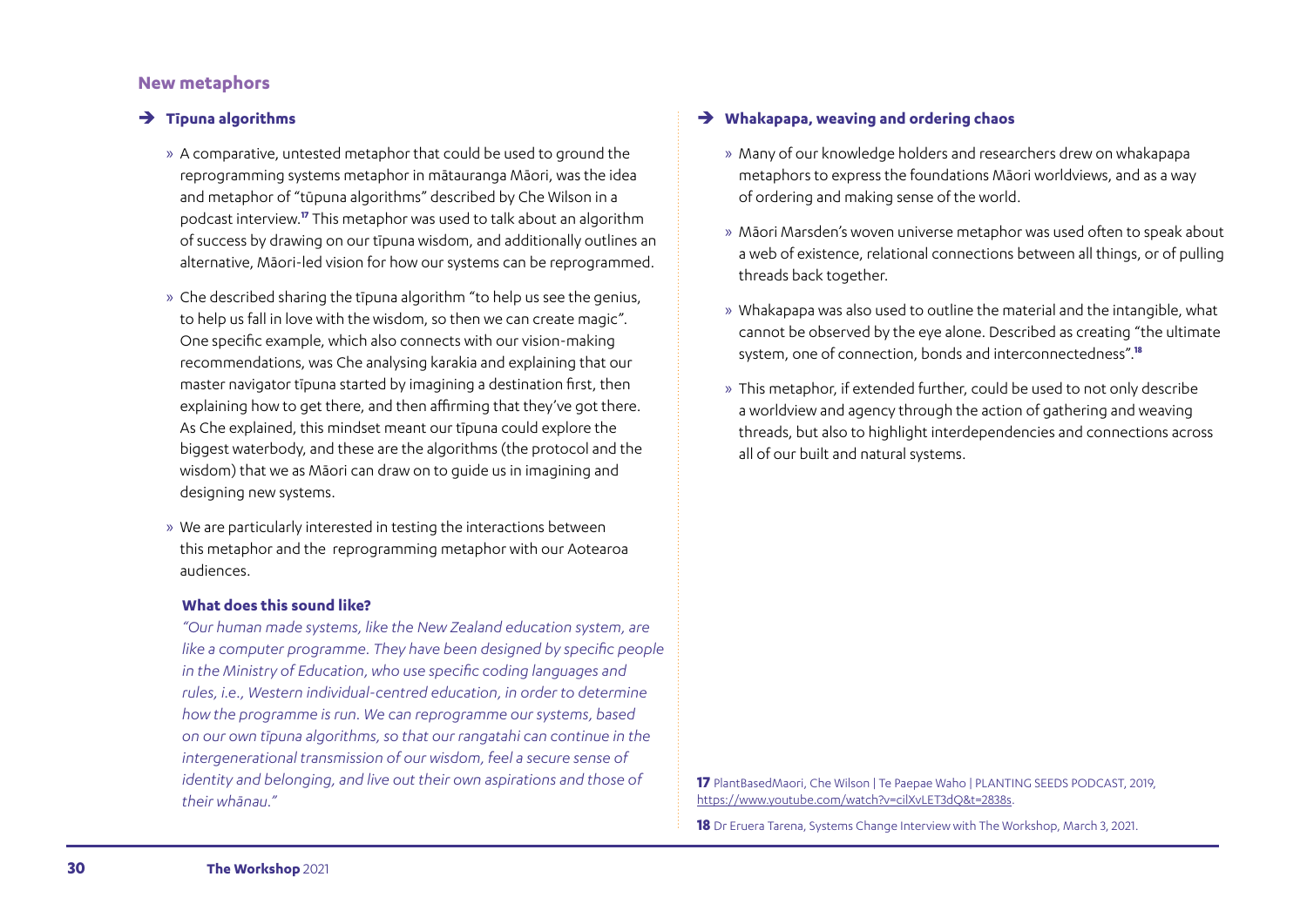#### $\rightarrow$  Sea of hidden potential

- » The foundation of this metaphor was based on the experiences of Māori evaluators in the current, Western-based human systems. The following whakataukī were invoked to express their experience, "he toka tūmoana he ākinga nā ngā tai – a standing rock in the sea lashed by the tides" and "ko te mauri he mea huna ki te moana – the living force is hidden in the sea".
- » We can liken our current systems to a turbulent ocean to visualise the Māori experience of the current system – obscuring the potential of Māori knowledge, and our people and those who wish to change the system as fighting the tides.
- » Within this ocean metaphor, as our knowledge holders identified, we need to be able to step out of the water, like a turtle or a hoiho (yellow-eyed penguin), to make systems and worldviews visible and then evaluate, and draw solutions and expertise from outside of the status quo.
- » We need to break the tide and remove the challenges that our Māori and Pasifika systems kaimahi face, and draw out the hidden potential.

#### Î **Growing new systems**

- » Instead of simply changing systems or patching up old ones, which some might interpret as small and inconsequential changes, some of our knowledge-holders spoke about a process of growing entirely new systems.
- » This gardening/cultivation metaphor**19** might resonate more strongly across tangata whenua and tangata tiriti audiences. It can also be extended to describe the agency of the gardeners, the many different growing conditions, interconnections between soil and plant health, and the importance of a polyculture for our collective wellbeing.
- » In order to highlight human agency in the process of systems change, be sure to highlight the actions of the gardeners when using this metaphor.

#### Î **Journey/navigation metaphors for charting uncertainty collectively**

- » This metaphor, built on tīpuna wisdom framing, was used to compare a fixed course/status quo versus navigation and visioning. Similar to the tīpuna algorithm example, it evokes stories of our tīpuna imagining their destination before setting out in search of it and ultimately discovering Aotearoa.
- » It speaks of the need for a navigation mindset, being willing to chart new waters, to lead and discover new ways of thinking and doing things, and of the non-linear journey which that entails.

**19** Robin W. Kimmerer, "The Fortress, the River and the Garden," in *Contemporary Studies in Environmental and Indigenous Pedagogies: A Curricula of Stories and Place*, ed. Andrejs Kulnieks, Dan Roronhiakewen Longboat, and Kelly Young (Rotterdam: SensePublishers, 2013), 49–76, https://doi.org/10.1007/978-94-6209-293-8\_4.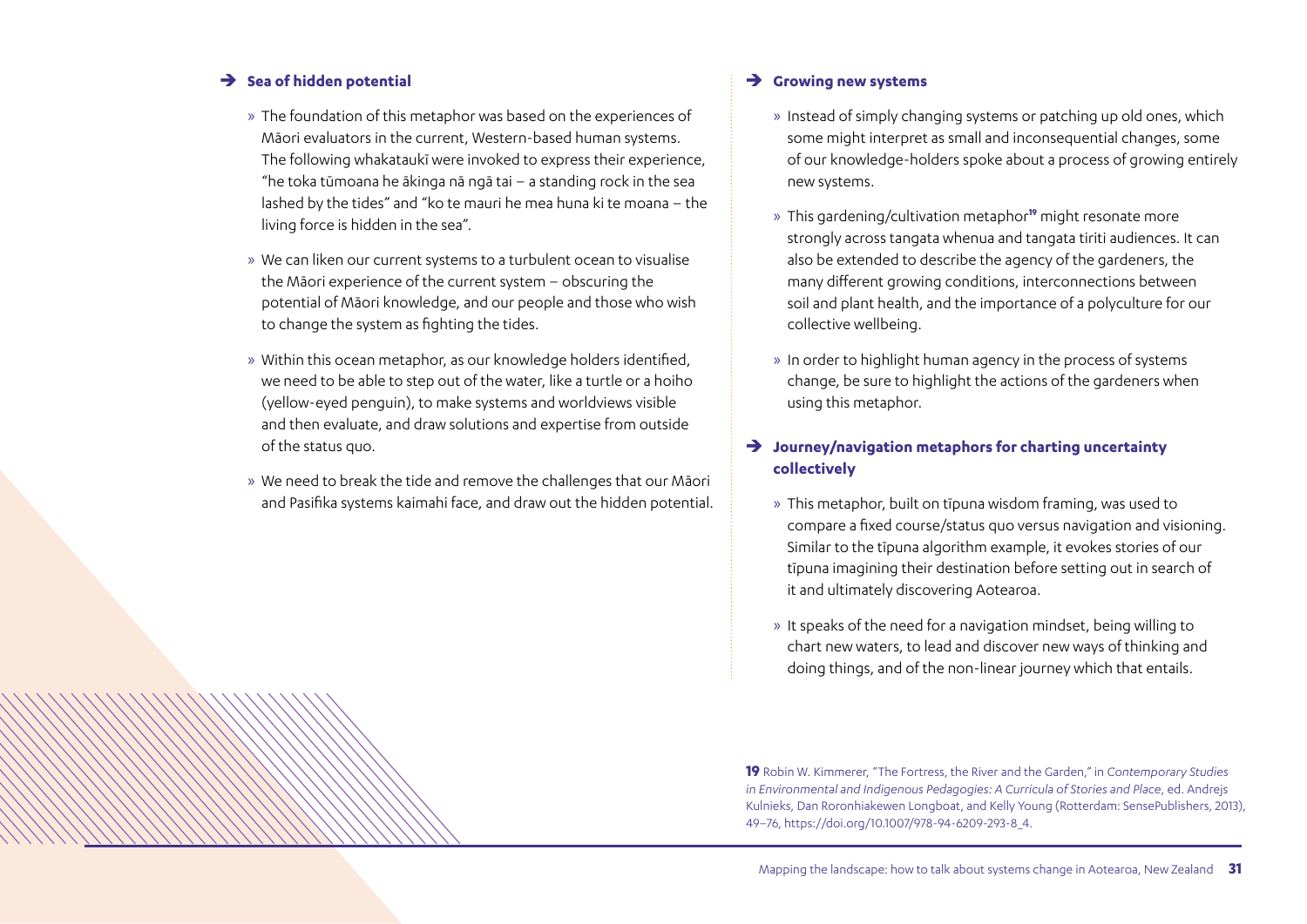#### **Metaphors from our existing work**

#### Î **Upstream/downstream**

- » This metaphor has been used across a lot of our work to make more visible the system level conditions which influence our lives, and in many cases, constrain the options available to us and our ability to affect change at an individual level.
- » Downstream where most people stand, are all of the visible problems we collectively wish to overcome. As we walk upstream we can see the social, environmental and cultural conditions that shape our lives and experiences.

#### $\rightarrow$  One-way path/water channel

- » We used this metaphor in our crime and justice work**20** to describe how people were being swept up in the current of the justice system, with no way out. The solutions can be understood as keeping people out of the justice system altogether, while helping those currently in the awa or channel out so they can find a safe landing.
- » During our interviews for this systems change research, a few of our practitioners spoke about needing to "break open the pipeline". This metaphor of a fixed path or channel can be adapted for this work, to help audiences understand how the system restrains choices for whānau Māori and Pasifika. It can help people see alternatives of re-designed and more mana enhancing systems where whānau have agency and choice in the many different paths they can take.

#### $\rightarrow$  A maze with many entries and few exits

- » This metaphor was also used in our crime and justice and in digital inclusion work**21** to describe how the justice system traps people in a maze that they cannot get out of.
- » It works to make complex systems visible by describing how people can become trapped with a complex arrangement of social services, i.e., in digital equity being stuck navigating between the Ministry for Social Development, power companies, internet companies, intersecting with financing and housing security requirements which prevented families' digital access.

**20** Marianne Elliott, Jess Berentson-Shaw, and Justspeak, "How to Talk About Crime & Justice: A Guide" (Wellington, New Zealand: The Workshop, 2020), [https://www.theworkshop.org.nz/](https://www.theworkshop.org.nz/publications/how-to-talk-about-crime-amp-justice-a-guide) [publications/how-to-talk-about-crime-amp-justice-a-guide.](https://www.theworkshop.org.nz/publications/how-to-talk-about-crime-amp-justice-a-guide)

**21** Marianne Elliott, "Out of the Maze: Building Digitally Inclusive Communities" (Wellington, NZ: Vodafone New Zealand Foundation, Internet NZ and The Workshop, 2018), [https://report.](https://report.digitaldivides.nz/) [digitaldivides.nz/.](https://report.digitaldivides.nz/)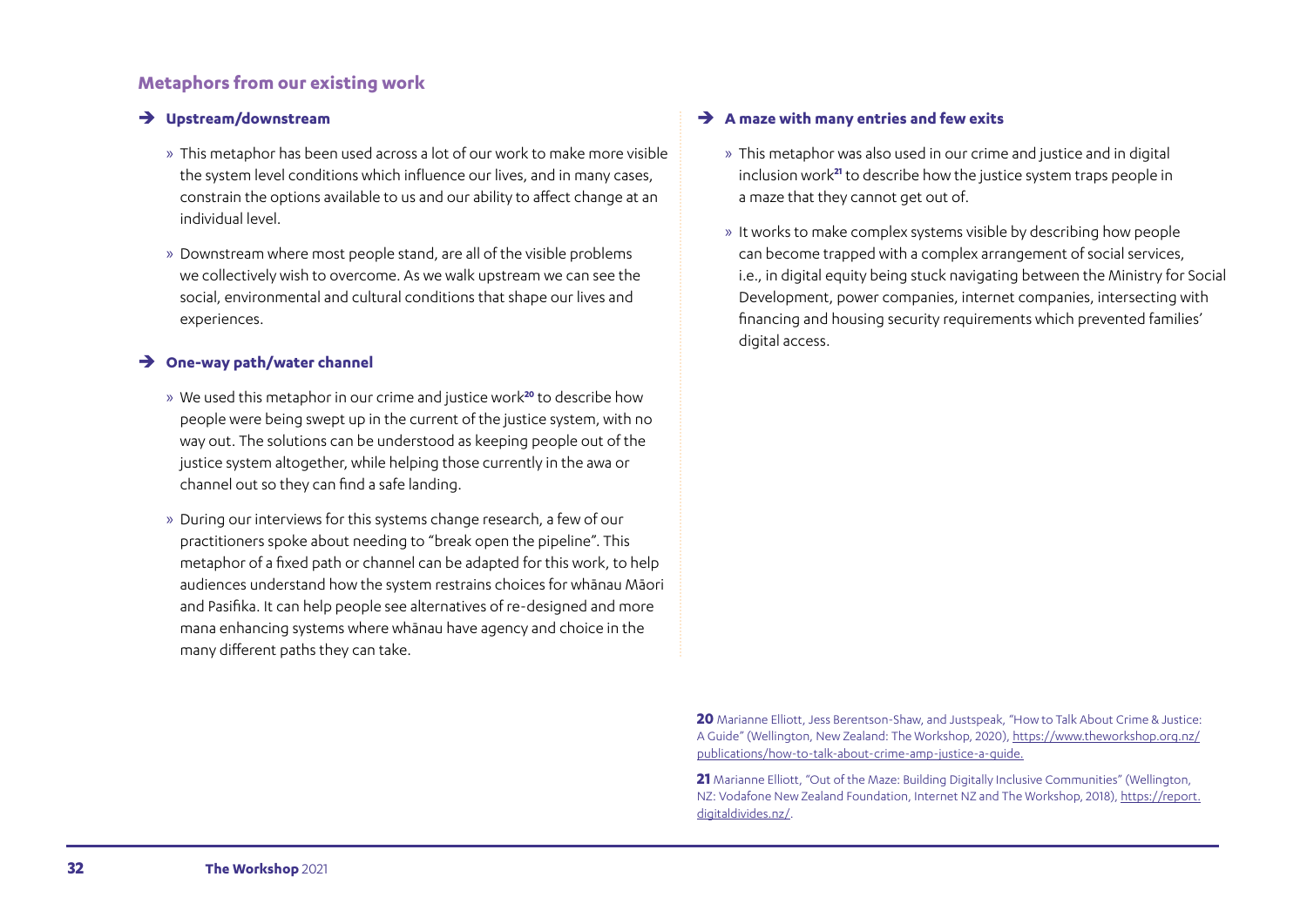#### **Explanatory chains**

There are many aspects of systems change work that we are trying to communicate: the nature of systems and working with them, the values and mindsets which underpin them, the intersections and connections between systems, the experiences of those they exclude, who is responsible, and how things could be different.

It is not always clear to your audience how these aspects relate to each other, or back to the central kaupapa of systems change. For this reason, we suggest being explicit about what you mean by systems change and linking this with the specific issues and solutions in your area of work, through explanatory chains. We recommend doing this by moving through the following (using an example from our work on child and family wellbeing):

| Foreground the issue (with a vision or value) | "We all want children in New Zealand to experience a thriving<br>happy childhood."                                                                                                          |
|-----------------------------------------------|---------------------------------------------------------------------------------------------------------------------------------------------------------------------------------------------|
| Identify the cause of the problem             | "People in government have underinvested in key services like public<br>housing and income support that help the lowest-income families."                                                   |
| Foreground the issue (with a vision or value) | "The stress that comes with poverty can erode people's mental and<br>physical health. Showing compassion as a society means making sure<br>no-one has to endure the harms of this poverty." |
| Foreground the issue (with a vision or value) | "By providing good income support that gives real options in life,<br>the government can make it possible for everyone to do well."                                                         |

Since most of our systems are made invisible within status quo thinking, our goal is to raise people's gazes to systems, and the values and mindsets which have contributed to their design and outcomes. Most importantly, we want to help people to simplify complexity – rather than deepening it. One of our knowledge-holders referred to "the aunties test" – if you took your explanation to a whānau gathering, would everyone understand what you were talking about?**<sup>22</sup>**

**22** Tarena, Systems Change Interview with The Workshop.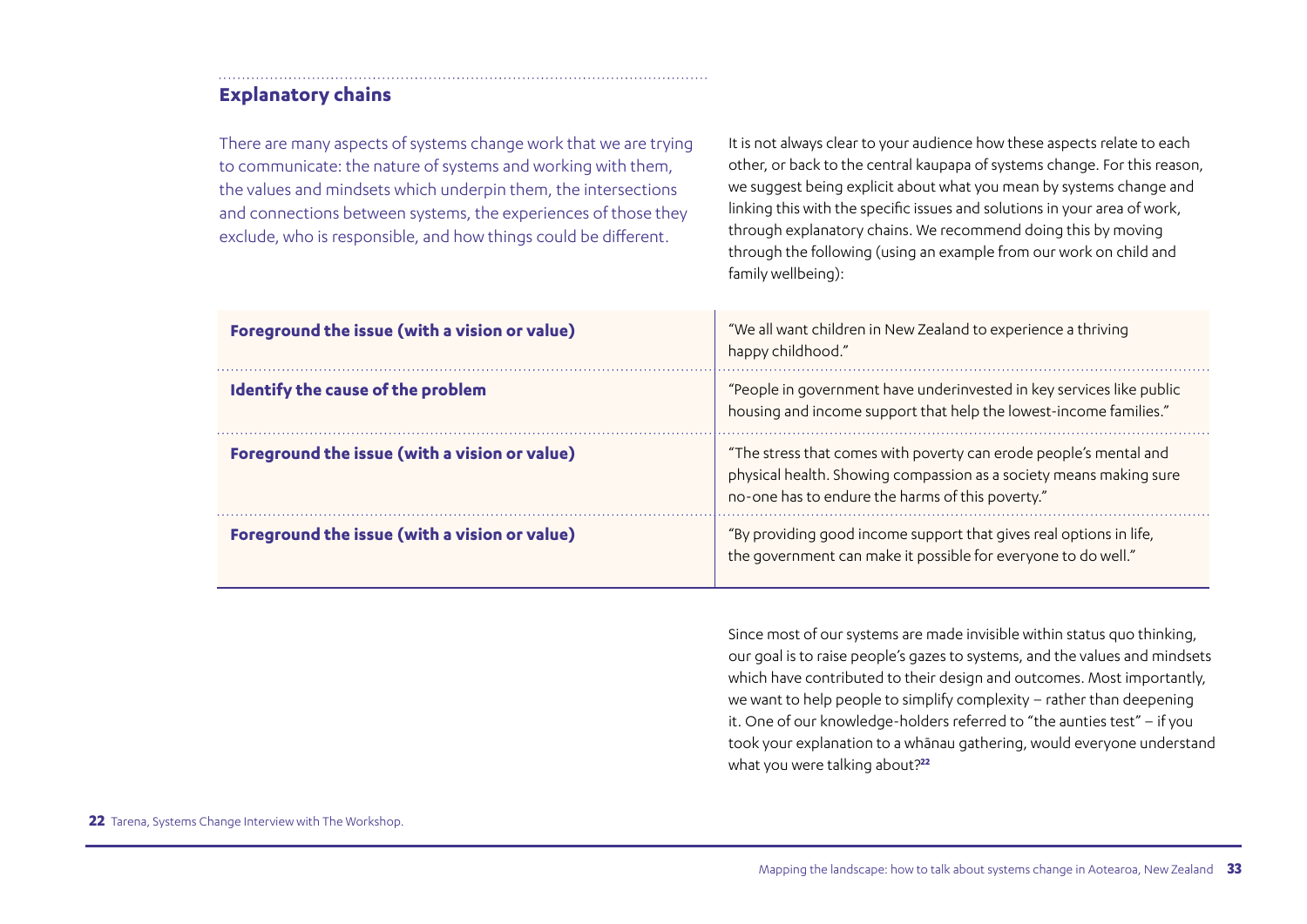#### **Agents**

Research by FrameWorks**23** talks about the importance of naming agents to help avoid people feeling that there is nothing that can be done to fix systemic problems (fatalism). One helpful way of naming agents suggested by one of our knowledge-holders was to place herself in the ecosystem of agents responsible for decisions. As she shared, "It's people like me, I make one decision which goes on and informs another decision which gets rubber stamped by this person. It's people like me making choices".**<sup>24</sup>**

To be clear to our audiences and those we work with, we should be as specific as possible in naming those people in the system and the helpful behaviours we want to see from them.



| <b>Example of an inagentive sentence</b>                                                                | <b>Example of naming an agent</b>                                                                                                                                                                                                                             |
|---------------------------------------------------------------------------------------------------------|---------------------------------------------------------------------------------------------------------------------------------------------------------------------------------------------------------------------------------------------------------------|
| "To create a better future, our economy needs to be redesigned<br>to prioritise people and the planet." | "Our economy was designed by people in banks and businesses<br>to prioritise profit over human and environmental wellbeing.<br>In order to redesign our economy, people in government need<br>to make whanau and te taiao a priority in spending and policy." |

**23** Kendall-Taylor and Pitkin, "We Need to Talk about How We Talk about Systems Change…."

**24** Tania Pouwhare, Systems Change Interview with The Workshop, March 17, 2021.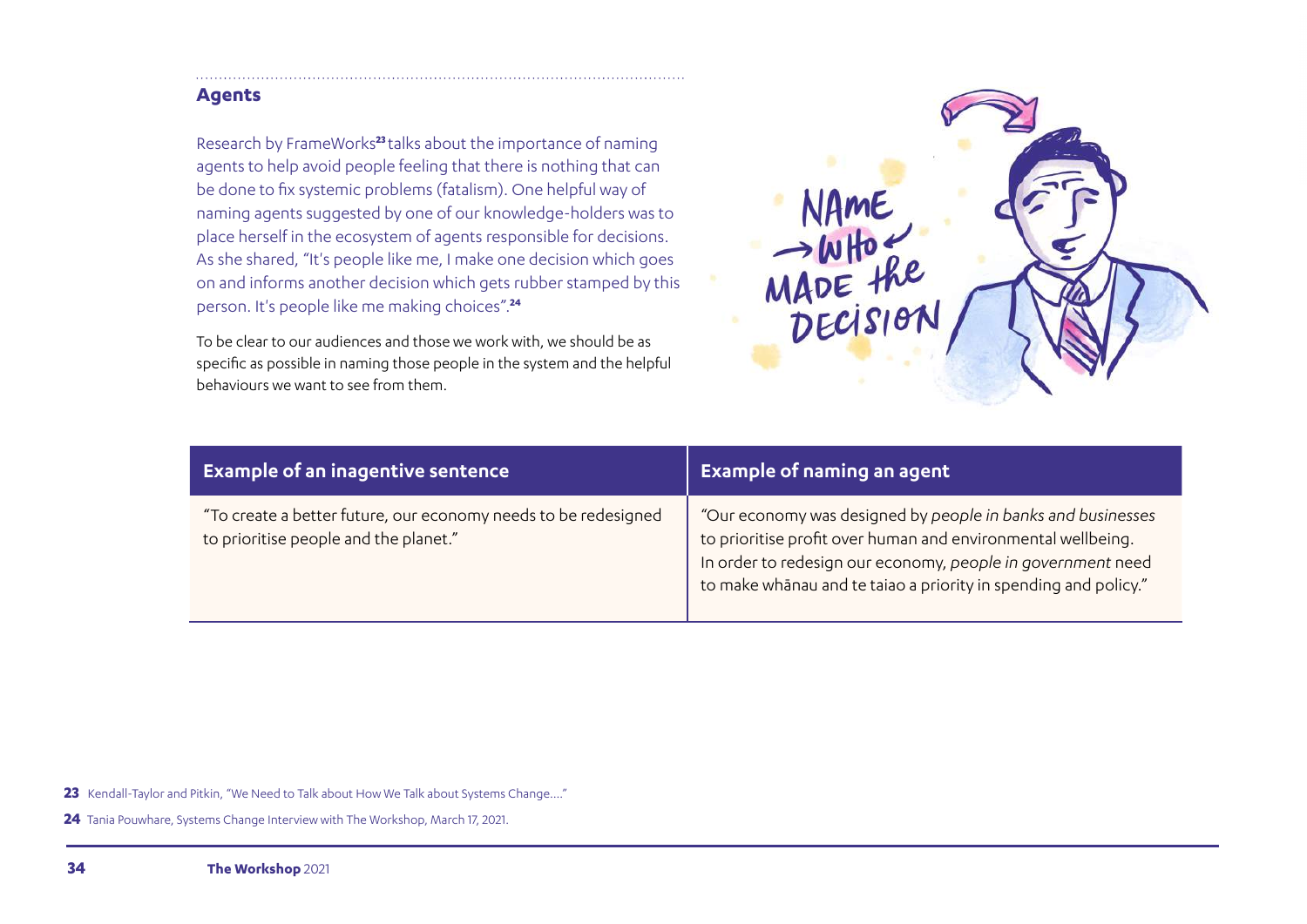

# **Building block 5. Storytellers**

The messengers who convey messages about systems also matter. Research on messengers and trust is complex, but findings suggest we should use:

- $\rightarrow$  a wide range of messengers
- $\rightarrow$  messengers who are well qualified to comment on the context of the message
- $\rightarrow$  unexpected messengers who may align with persuadable people's values, e.g., former National MP Chester Burrows on justice reform
- $\rightarrow$  intergenerational messengers, e.g., rangatahi talking to pakeke.

Perceived expertise matters more than actual expertise.

In addition to carefully selecting our storytellers, it is important to develop a kete of specific examples and stories that outline how the status quo is impacting our people, and examples of re-imagined systems or alternative outcomes. Our knowledge-holders recommended highlighting the importance of whānau being able to tell their own stories, sharing pūrākau as an example of evidence that extends beyond Western science, and sharing stories that highlight the similarities and differences between worldviews (and mindsets that relate to system design and re-design).

One example of the last point given by Dr Dan Hikuroa**25** was explaining the need for mātauranga to be evaluated with a māturanga lens, similar to systems designed for Māori needing to be evaluated with a Māori lens (by Māori). He explains this as:

You need to use a mātauranga lens or a tikanga lens to determine the voracity of the mātauranga. And the example would be a taniwha … the taniwha Karutahi that resides in many places along the Waikato River, including where they planned to put the state highway right near Meremere. And so when the first I knew about Karutahi was, you know, kind of the headline in the Herald … along the lines of 'mythical creature cost taxpayer millions of dollars', because they have to divert the state highway because there's a taniwha that lives in this area. And so if you use the scientific framing to try and test that you would go and look for a lizard or a creature that appears from time to time and wreaks havoc. You won't find it but if you view that taniwha as a codification for observations made through time, consistent with a Māori worldview you'll recognise that they observed in that place from time to time huge flooding events.

**25** Dr Dan Hikuroa, Systems Change Interview with The Workshop, March 4, 2021.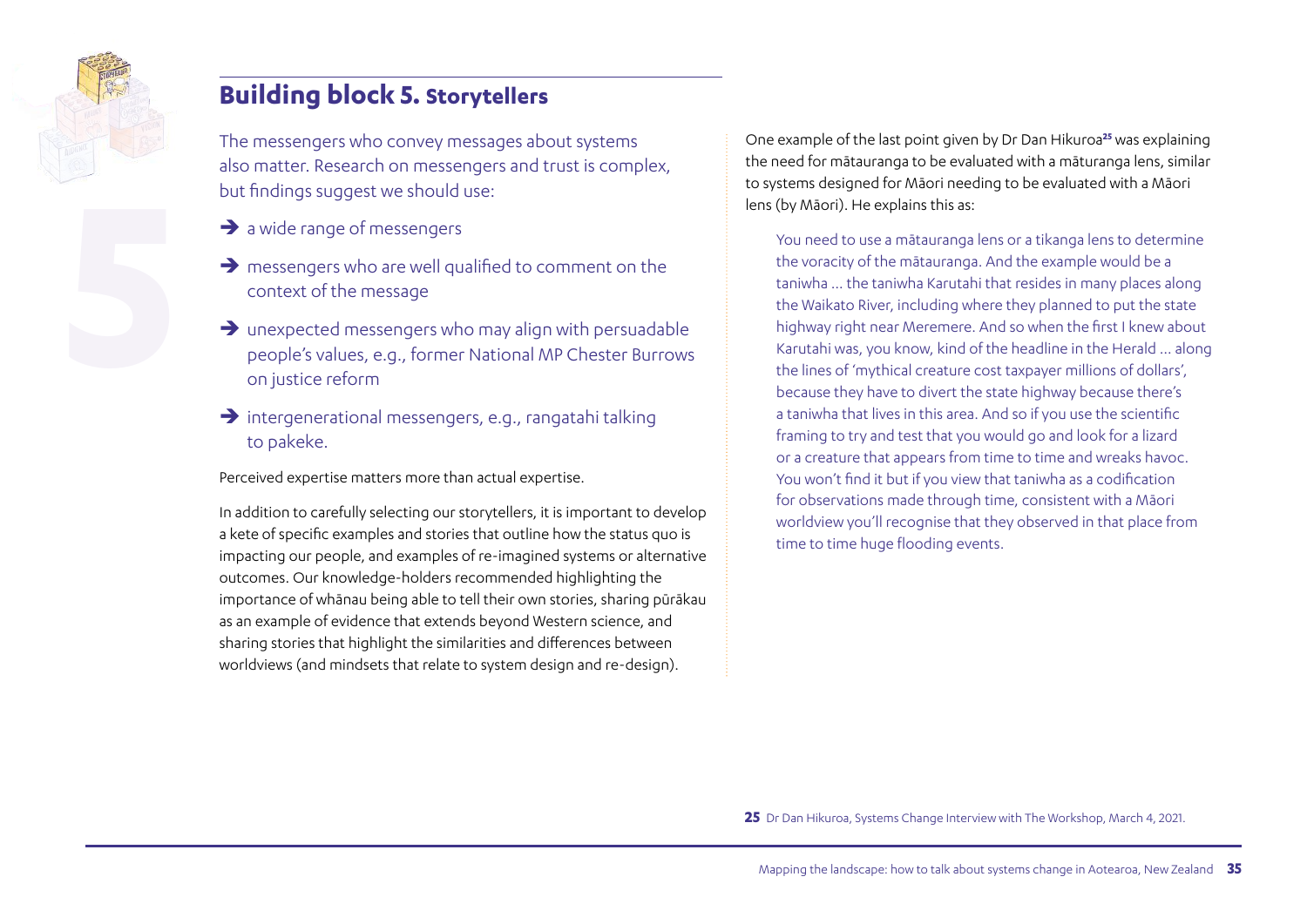# Future research: Interesting stories to explore in Aotearoa systems change messaging

- Some stories that came through in our research that we think would benefit from further exploration:
- $\rightarrow$  Tohu te whenua: tirotiro and learnings from our whenua. **The importance of observation, being aware of the tohu that are important, developing and sharing cumulative learnings, and moving with systems like moving with nature.26**
- $\rightarrow$  Ecosystem story: how we can build on understandings of **ecosystems from our mātauranga, e.g., maramataka, to help describe systems and systems change.**

#### $\rightarrow$  Worldview story and broadmindedness values:

- » Exploring further some of the kōrero with Dr Dan Hikuroa and examples of pūrākau and experiences that highlight differences in ways of seeing the world, and how to effectively invite people to understand that others might see the world differently (through broadmindedness values).
- » As he explained: "That is an explanation for phenomena that we see in the landscape consistent with a Māori worldview. So when I say to people I'm not asking you to believe that, what I'm asking you to believe is that some people believe that … acknowledging that there are other worldviews and that sometimes an explanation for something which seems highly improbable, and completely fantastical and implausible when looked at through their worldview makes entire sense when it's viewed through that other worldview".**<sup>27</sup>**

**26** Te Ao with Moana, Māori Spirituality, Life and Death with Rereata Makiha, 2021, [https://www.facebook.com/TeAoWithMoana/videos/m%C4%81ori-spirituality-life-and-death](https://www.facebook.com/watch/?v=143974544264345)[with-rereata-makiha/143974544264345/](https://www.facebook.com/watch/?v=143974544264345).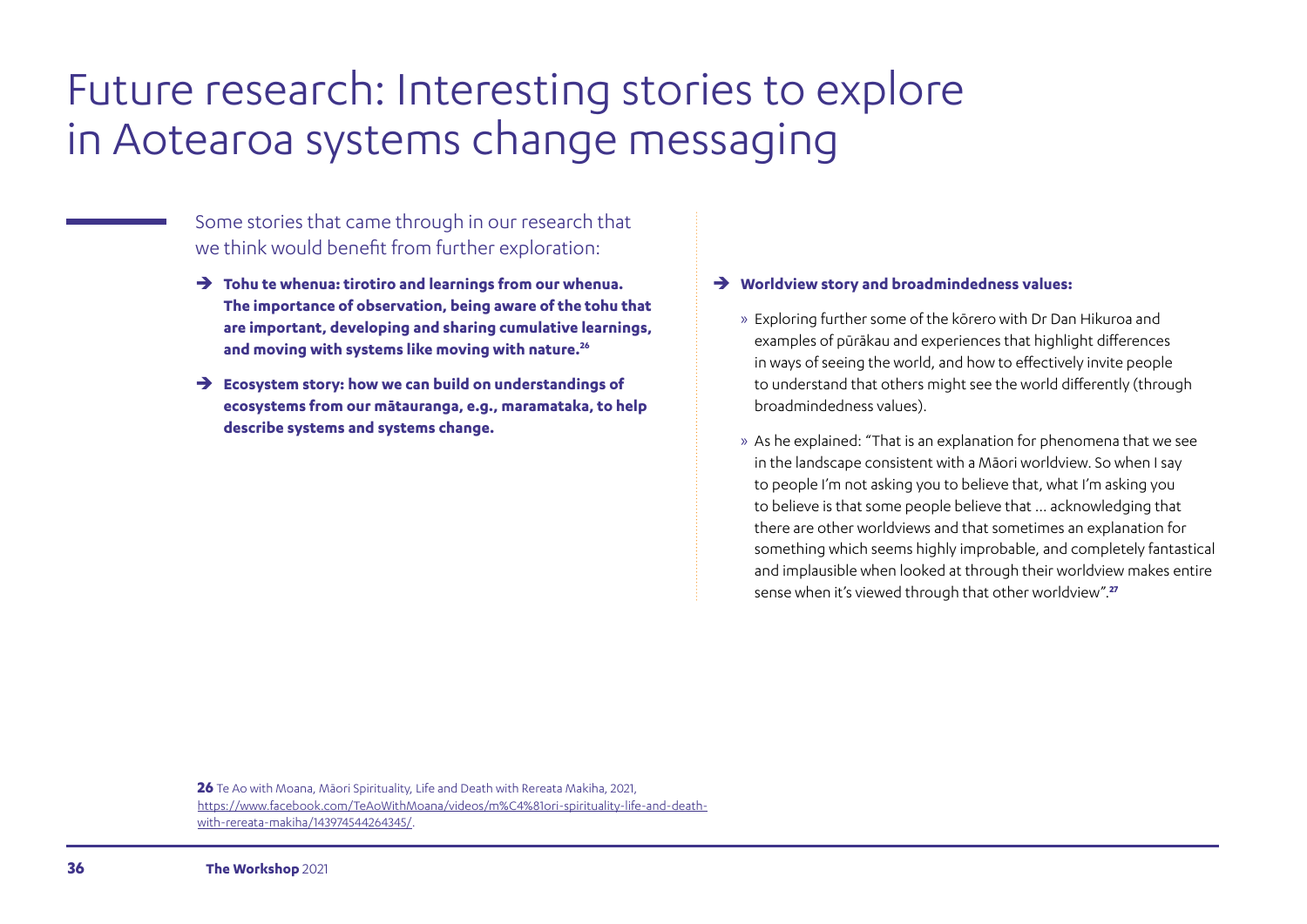## **Phases of narrative change work**

There are many ways to think about the process of narrative change. One way is to break down the steps involved in developing and implementing effective, evidence-based narrative strategies to deepen understanding of a complex issue across audiences. These steps can be sorted into three broad phases.

- **1. Mapping: Map the terrain of existing narratives and mindsets, including:** 
	- a. The story experts and advocates want to tell,
	- b. The people who need to understand that story,
	- c. What those people currently think (helpful and unhelpful mindsets),
	- d. The narratives that are currently surfacing and reinforcing those mindsets, and
	- e. Who appropriate messengers might be to speak to people who need to understand that story.

#### **2. Testing: Develop and test narratives strategies to deepen understanding, including:**

- a. Reviewing existing framing and narratives research,
- b. Developing new messages using evidence-led narrative strategies,
- c. Getting input from experts (including the people most affected),
- d. Testing those messages with target audiences, using appropriate messengers.

#### **3. Implementation: Equip people to use those new strategies, this work can include;**

- a. Developing guides and various other tools to support the use of these narrative strategies,
- b. Training, coaching and mentoring in use of the strategies,
- c. Ongoing practitioner and peer support.

**27** Hikuroa, Systems Change Interview with The Workshop.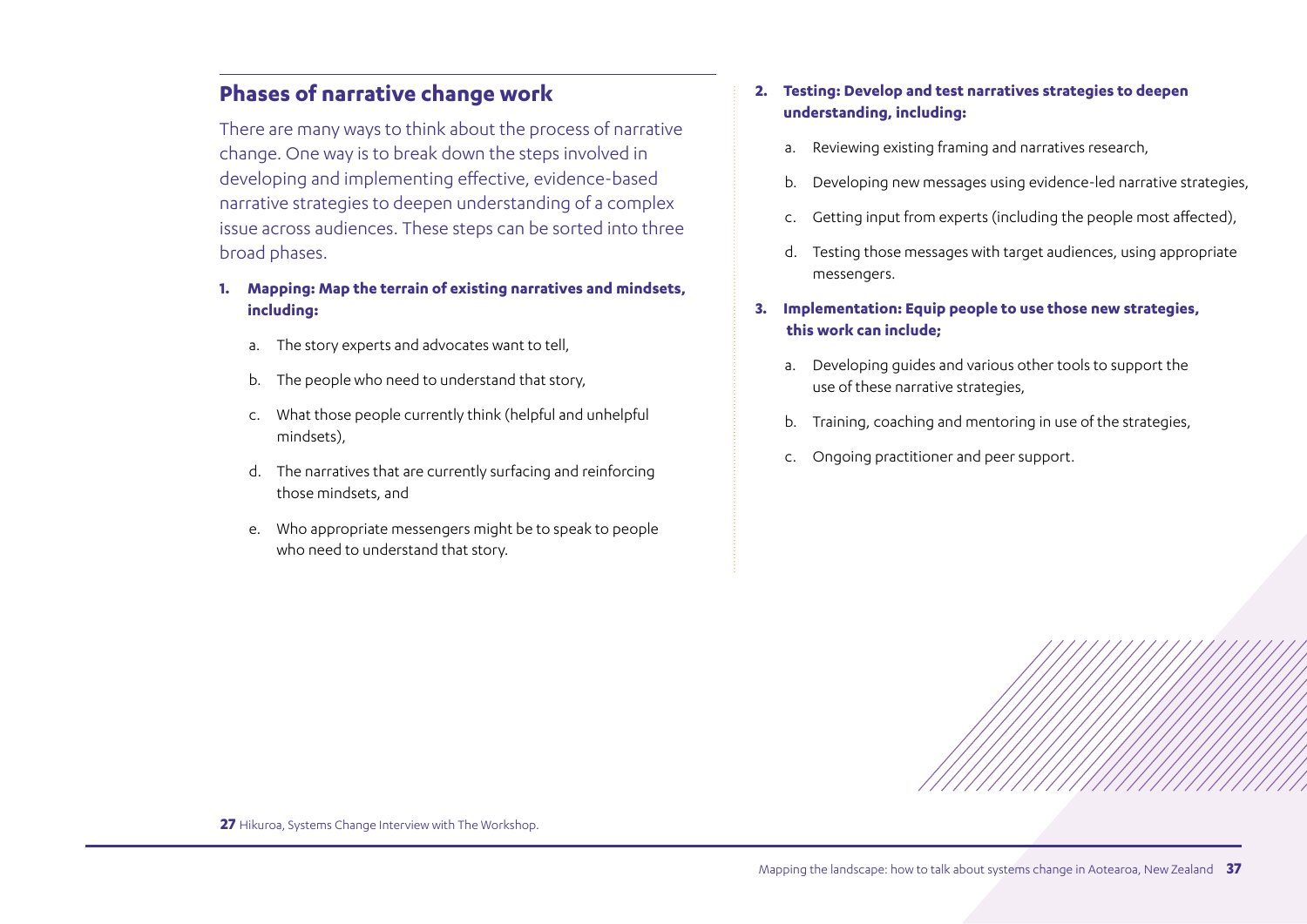# Next steps

What we did for this mapping the landscape report in order to share some of the helpful ways of speaking about systems change that we can use in our work – and some of the unhelpful things we can avoid – was:

- $\rightarrow$  Conduct a narrative literature review
- $\rightarrow$  Conduct a frame analysis of the way five knowledge holders spoke about systems change.



#### Some potential next steps we might consider:

- $\rightarrow$  Working with our ngā kaikōkiri community of practice to experiment with, test, and further develop these messages with their communities to see how they land.
- $\rightarrow$  Reflecting with our ngā kaikōkiri on how these messages are being received in action research/feedback sessions.
- $\rightarrow$  Co-developing Aotearoa-specific systems change stories from ngā kaikōkiri and then working with tōhunga and Māori creatives to produce shareable content.
- $\rightarrow$  Message testing our Aotearoa-specific narrative strategies with wider public audiences to see how helpful they are in deepening people's thinking about our systems change work.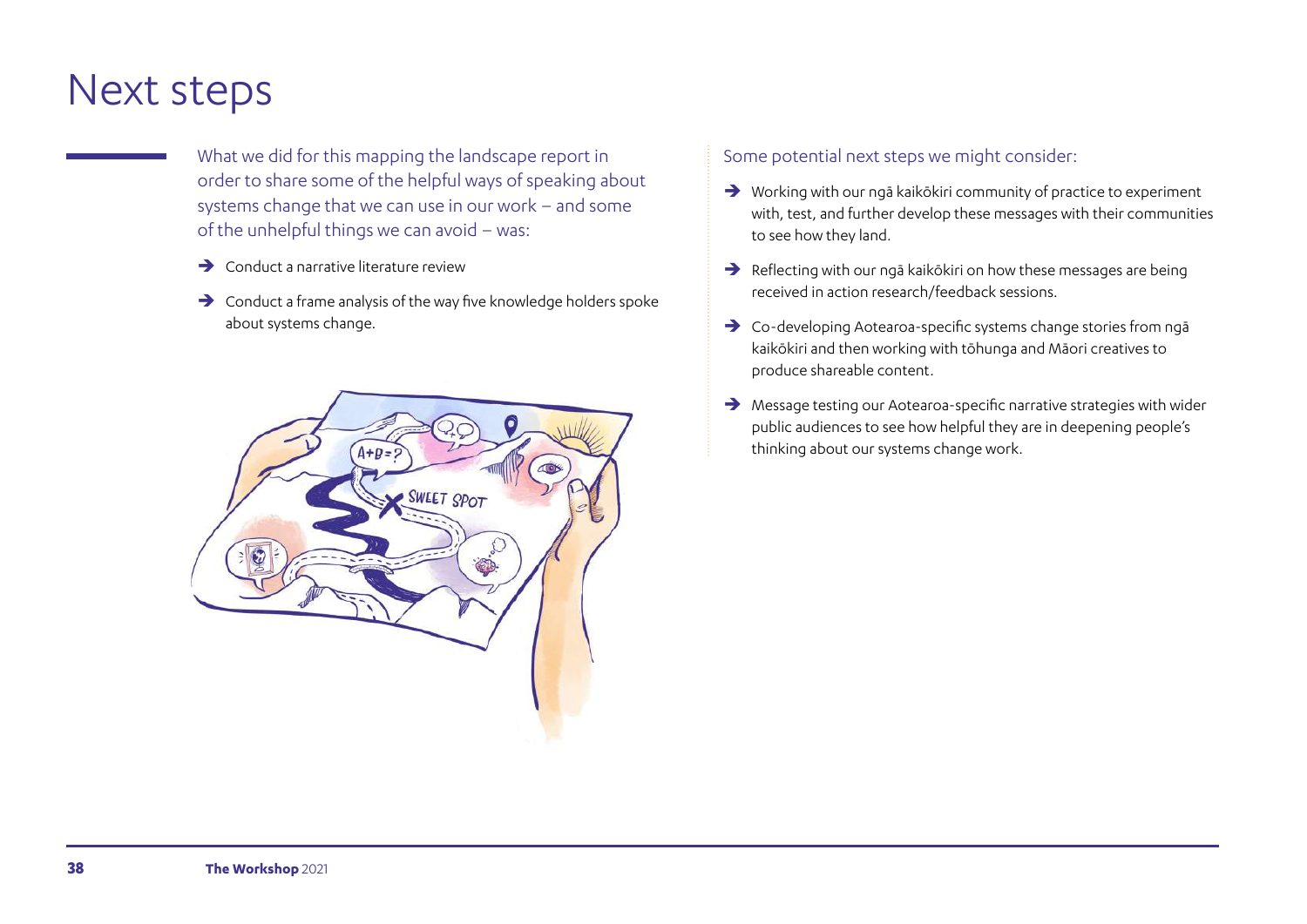WE WHERE TER  $\overline{10}$ FUTURE  $60$ HOPEFUL WE  $\sim$  $DoIT.$ WE NÉED to be REPEATEDLY REMINDED of THE<br>= BETTER FUTURE =<br>CREATE a DOSITIVE VISION